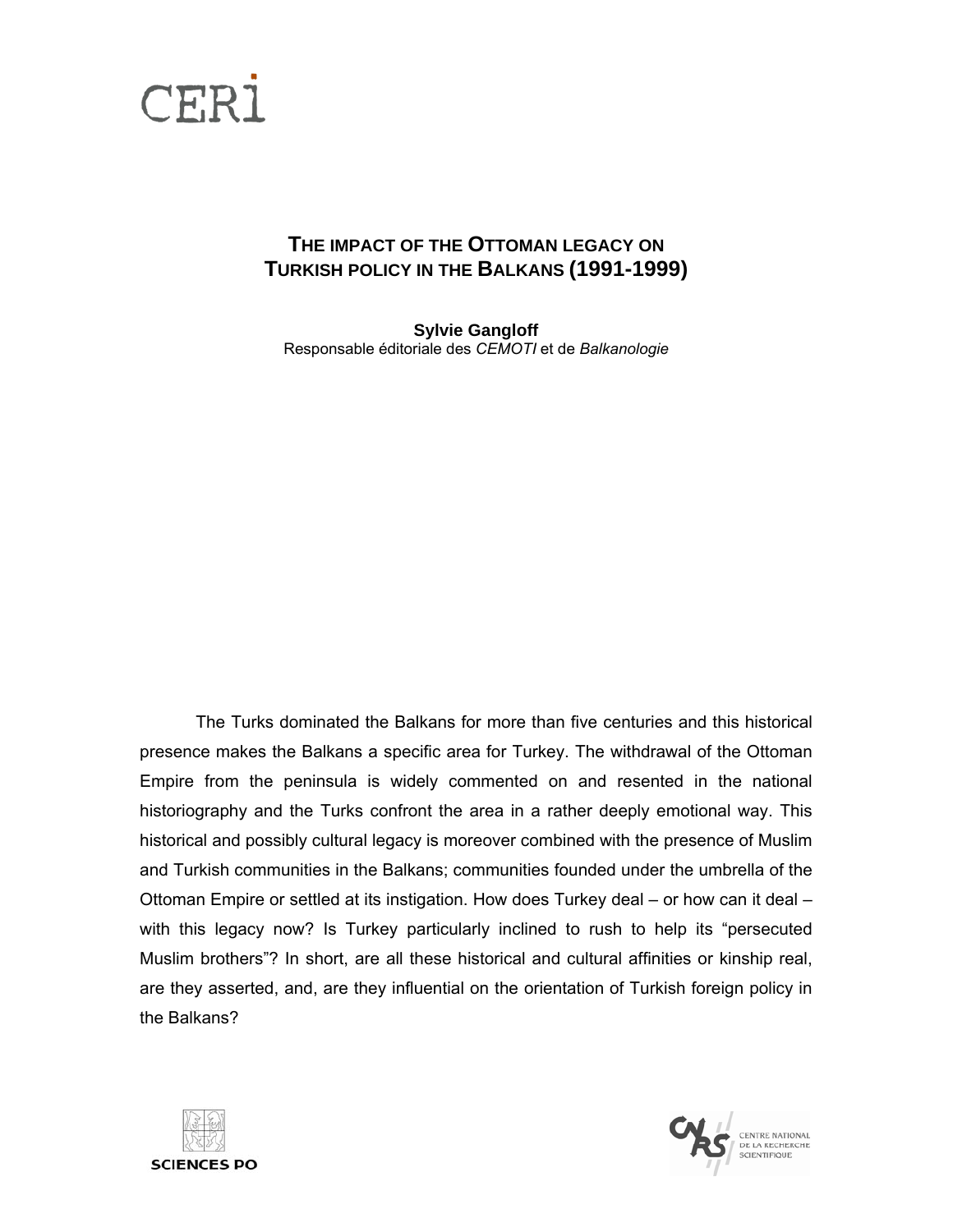## **THE IMAGE OF THE TURK AS PRIME ENEMY**

It was against the Ottoman Empire that the people of the Balkans forged their independence. This phenomenon of "fundamental enmity" is not a specificity of the Balkans. However, what is particular in this case, however, is the inability of the peoples of the Balkans to overcome this enmity; enmity that takes on the aspects of a struggle between Islam and Christianity, between civilization and obscurantism.

The "Ottoman yoke" was endured with a special pain as it was applied by "infidels" and this situation created confusion between Turks and Muslims. This overlapping of ethnicity, politics and religion, the role of scapegoat played by the Turks in the formation of Balkan states, contributed to the 'demonization' of the Turks. Today they still represent the oppressors of Balkans and are perceived as being tormented by an irresistible desire to expand toward the West and to conquer Christian lands. All opinion polls confirm this perception. In Greece, in a survey undertaken in 1995, 89 percent of those interviewed declared that they had an aversion for the Turks;<sup>[1](#page-1-0)</sup> two studies carried out in Bulgaria in 1992<sup>2</sup> and 1994<sup>[3](#page-1-2)</sup> showed that a majority of Bulgarians perceived the Turks as religious fanatics (70 to 80 percent of those interviewed) and untruthful (60 percent). This perception is confirmed – and certainly strengthened – by the media. The analysis of media discourse in the Balkans undertaken by the *International Helsinki Federation for Human Rights* from 1994 to 1998 and by the Bulgarian association Access,<sup>4</sup> give us quite a lot of examples of this perception: "Turkey is preparing the war" (*Vecernje Novosti*, Serbia, January 9, 1997); "The revival of the Turkish imperial ambition threatens the Balkans" (*Politika*, Serbia, December 15, 1996); "Turks are by nature a belligerent nation" (*Nin*, Serbia, September 5, 1997); "Turks, even today, are guided by their primitives instincts" (*Eleftherotypia*, Greece, October 2, 1996); "The Turk is untrustworthy, barbarian and hypocritical" (*Kathimerini*, Greece, July 25, 1995); "For centuries, Turks have enslaved people, destroyed and plundered nations, civilizations, monuments, antiquities and violated human rights" (*Apogevmatini*,

<span id="page-1-0"></span><sup>&</sup>lt;sup>1</sup> Greek Helsinki Monitor, Press Release (May 19, 1995).

<span id="page-1-1"></span><sup>&</sup>lt;sup>2</sup> This survey was published in Bulgarian in the journal *Sociologičeski Pregled*, n°3, 1993, pp. 54-81; A report in English is available in Kjell Engelbreckt, "Bulgaria", RFE/RL, Vol. III, n°16, April 22, 1994, p. 77

<span id="page-1-2"></span>This survey was conducted in May 1994 under the direction of Petar Milev. P. Milev. "Relations of compatibility and incompatibility in the everyday life of Christians and Muslims in Bulgaria", *in Relations of compatibility and incompatibility between Christians and Muslims in Bulgaria*, Sofia, International Center for Minority Studies and Intercultural Relations, 1994, pp. 179-231 4

<span id="page-1-3"></span> $4$  This association is financed by the Open Institute (Budapest). These studies were published in the semiannual *Balkan Neighbours*.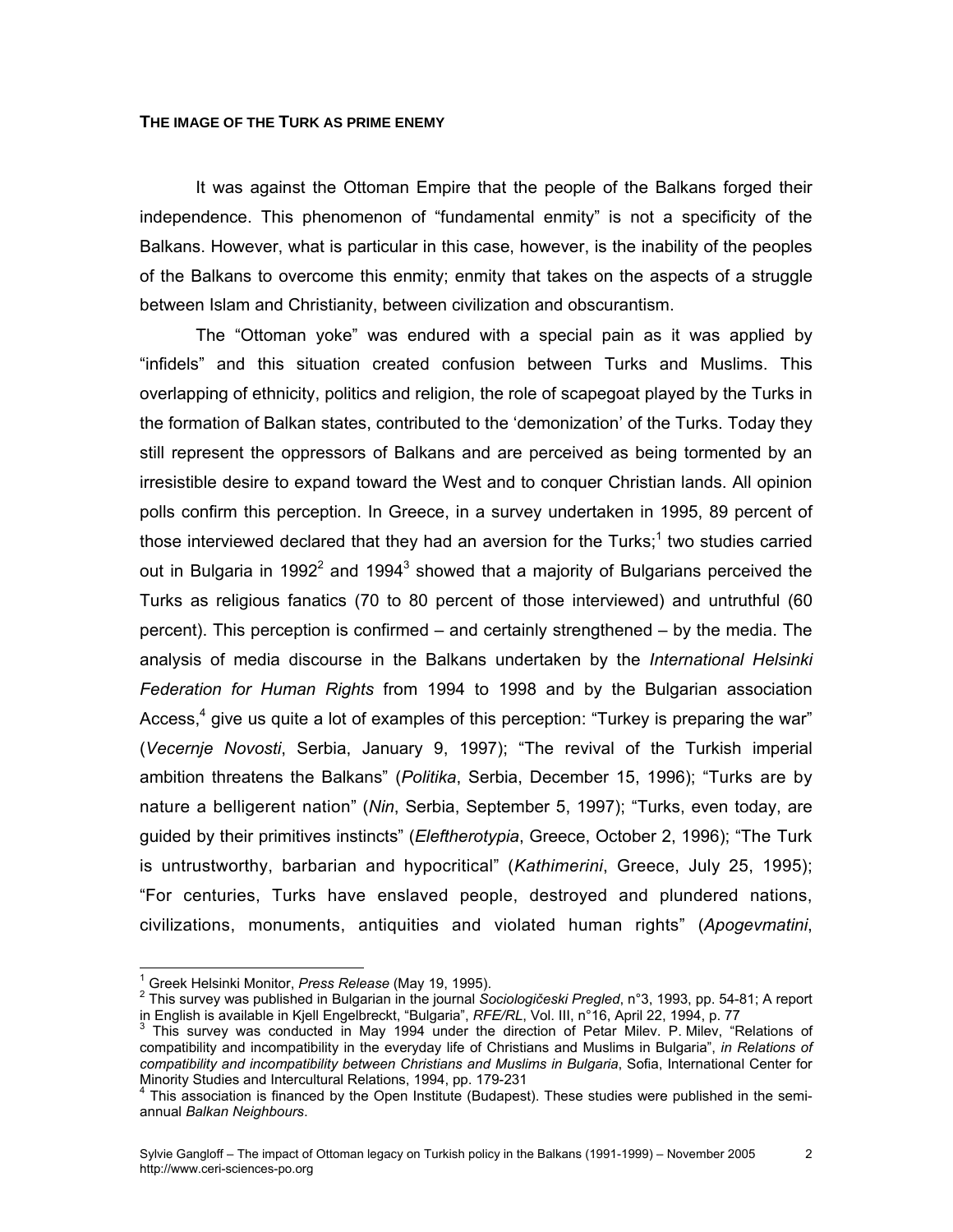Greece, September 23, 1995); Turkey's "strong ambition is to restore its imperial influence in the Ottoman provinces" (*24 Chassa*, Bulgaria, July 21, 1998), etc.[5](#page-2-0)

Turkey could not *not* take into account the persistence and the strength of these resentments. It was – and it still is – under constant threat of being accused of returning to its "warrior tendencies" of the past, of following an "imperialist policy". One example: In February 1993, when the late President Turgut Özal undertook a tour of the Balkans, immediately the Defense Minister of Greece raised his voice against this "provocation" and, together with Serbia, accused Turkey of attempting to following a neo-ottomanist policy.<sup>[6](#page-2-1)</sup>

Second, Turkey is regularly accused of using Turkish or Muslim minorities to pave the way for its supposed irredentist policy. This fear is fed by Turkish military intervention in Cyprus. Indeed, whereas the Turks comprised only 18 percent of the total population of Cyprus, Turkey invaded the north of the island on the grounds that this minority was persecuted. What can be called the "Cyprus syndrome" is particularly widespread in Greece and Bulgaria, which have to deal with important Turkish minorities.<sup>7</sup> Since 1991, another fear has emerged in Greece: the feared building of an "Islamic arc" (or "Green transversal") stretching from Istanbul to Bosnia-Herzegovina through Bulgaria, Macedonia, Albania, the Sandjak and Kosovo, and cutting off Greece from its hinterland. $8$  The Greeks have been troubled by the rapprochement between Turkey and Bulgaria after 1992 and put it down to the pressure exercised by the Turkish minority – itself supposed to be under the influence of Turkey – on the course of Bulgaria's international relations. Turkey also developed good relations with Albania. Therefore, Turkey is accused of positioning itself as the protector of Muslim minorities and relying on them to expand its political influence (and maybe more) in the area. Pan-Turkism and Pan-Islamism are equally mentioned and mixed in these accusations, and Greece shares this fear with Serbia and, to some extent, with Bulgaria. And of course,

<span id="page-2-0"></span><sup>&</sup>lt;sup>5</sup> All these examples are quoted from Balkan Neighbours. <sup>5</sup> All these examples are quoted from *Balkan Neighbours.*<br><sup>6</sup> Interview with S. Milošović, Hürriyet, March 1, 1993: Turl

<span id="page-2-1"></span><sup>&</sup>lt;sup>o</sup> Interview with S. Milošević, *Hürriyet*, March 1, 1993; *Turkish Probe*, February 23, 1993.<br><sup>7</sup> Studies are regularly published an the subject in Crosse and Pulsaria. See, for examp

<span id="page-2-2"></span><sup>&</sup>lt;sup>7</sup> Studies are regularly published on the subject in Greece and Bulgaria. See, for example, Paul Hidiroglou, *Thrace in the light of the national Ideal of the Turks*, Athens, Hellenic University Press, 1991, where the author "explains" how Turkey manipulates the Turkish minority in Western Thrace. 8

<span id="page-2-3"></span>On this "Islamic arc phobia", see, for example, Gregorios Demestichas, "Greek security and defense policy in the Eastern Mediterranean", *Mediterranean Quarterly*, Vol. 8, n°2, Summer 1997, pp. 215-227. Gregorios Demestichas is the head of the "Hellenic Institute of Strategic Studies" and former chief of the Hellenic navy. In this article, he asserts that Turkey has an imperialist policy and that it could imprint its influence over the Balkans by "setting itself as the protector of the Muslim minorities in the area". The same ideas can be seen in the press: "The general Turkish Consul in Komotini spreads out hostile propaganda, controls and terrorizes the Muslim minority with Turkish spies in every large village. These spies assimilate the recently arrived Muslims of different races into the 'Great Turkish nation'. The muftis are also involved", *Adesmeftos Typos*, November 25, 1995.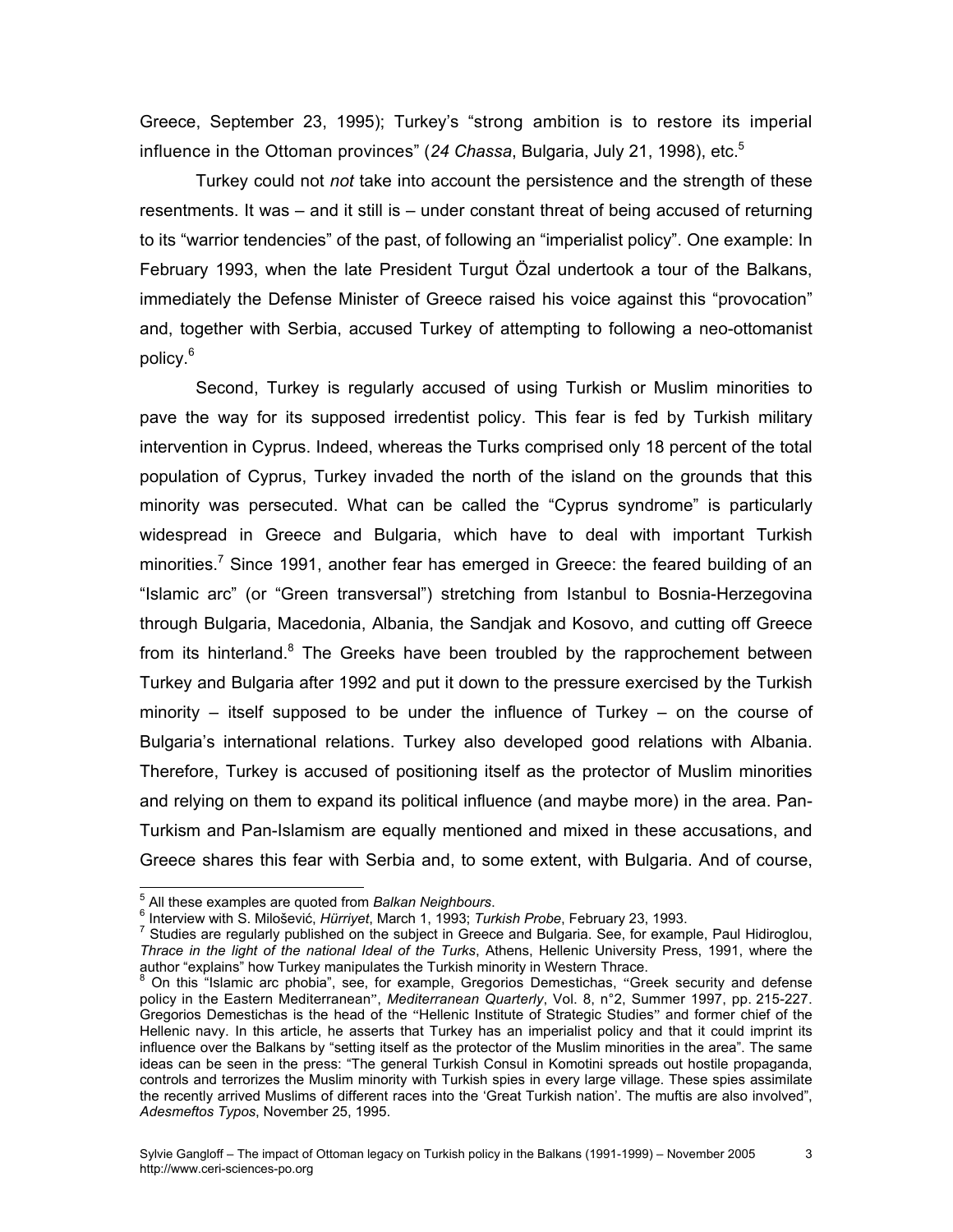the nomination of Necmettin Erbakan as Prime Minister in 1996 initiated a flurry of new fears of Islamization of the Balkans.<sup>[9](#page-3-0)</sup>

Besides, Turkey faces another dilemma in the area. Conflicts in Yugoslavia (Bosnia-Herzegovina, Kosovo) were perceived, by the people of the Balkans themselves, as confrontations between Islam and Christianity. In this respect, the manifestation of conflicts with religious connotations – Christians against Muslims – represents a challenge for Turkey. If it publicly takes the side of the Muslims, this can only reinforce its image of a Muslim state and therefore cut it off from Europe.

### **DIPLOMACY AND POLITICAL PRIORITIES VERSUS POLITICAL DISCOURSES**

Ankara has therefore systematically secured its Balkan diplomacy by the "principles and positions" of the international community, and has carefully refused to actively participate in military interventions. When NATO issued an ultimatum to Serbia in February 1994, Turkey certainly backed this initiative but proposed its participation in air strikes only for logistic missions.<sup>10</sup>

Besides their cautious policy, the Turkish leaders undertook as well some very symbolic initiatives in the area such as the restoration of the Catholic church in Zenica or the reconstruction of the Mostar's bridge, symbol of friendship between Christian and Muslims. These initiatives are regularly underlined by Turkish leaders (and intellectuals and editorialists) as a move supposedly showing or proving their a-religious commitment to peace abroad and in their neighborhood (i.e. former Ottoman lands).

Turkey has also worked hand-in-hand with Washington in the planning of its diplomacy in the area, and especially for 'sensitive' questions (ethnic tensions in Bosnia, Macedonia, Kosovo). It was only after the United States got involved in the settlement of the conflict in Bosnia-Herzegovina in 1994-95 and after it recognized the Republic of Macedonia (FYROM) and signed military agreements with the latter, that Turkey itself took the step of signing military agreements with Macedonia and Bosnia-Herzegovina

<span id="page-3-1"></span><span id="page-3-0"></span>9 Here again, regional media echoed this fear: "Turkish fundamentalists want to turn history six centuries back", *Continent* (Bulgaria) January 26, 1996; "Erbakan prepares return of turbans", *Douma* (Bulgaria) Milliyet, February 11, 1994. A total of 18 Turkish F-16's were stationed in the Ghedi base in Italy to contribute to the implementation of the "no-fly zone".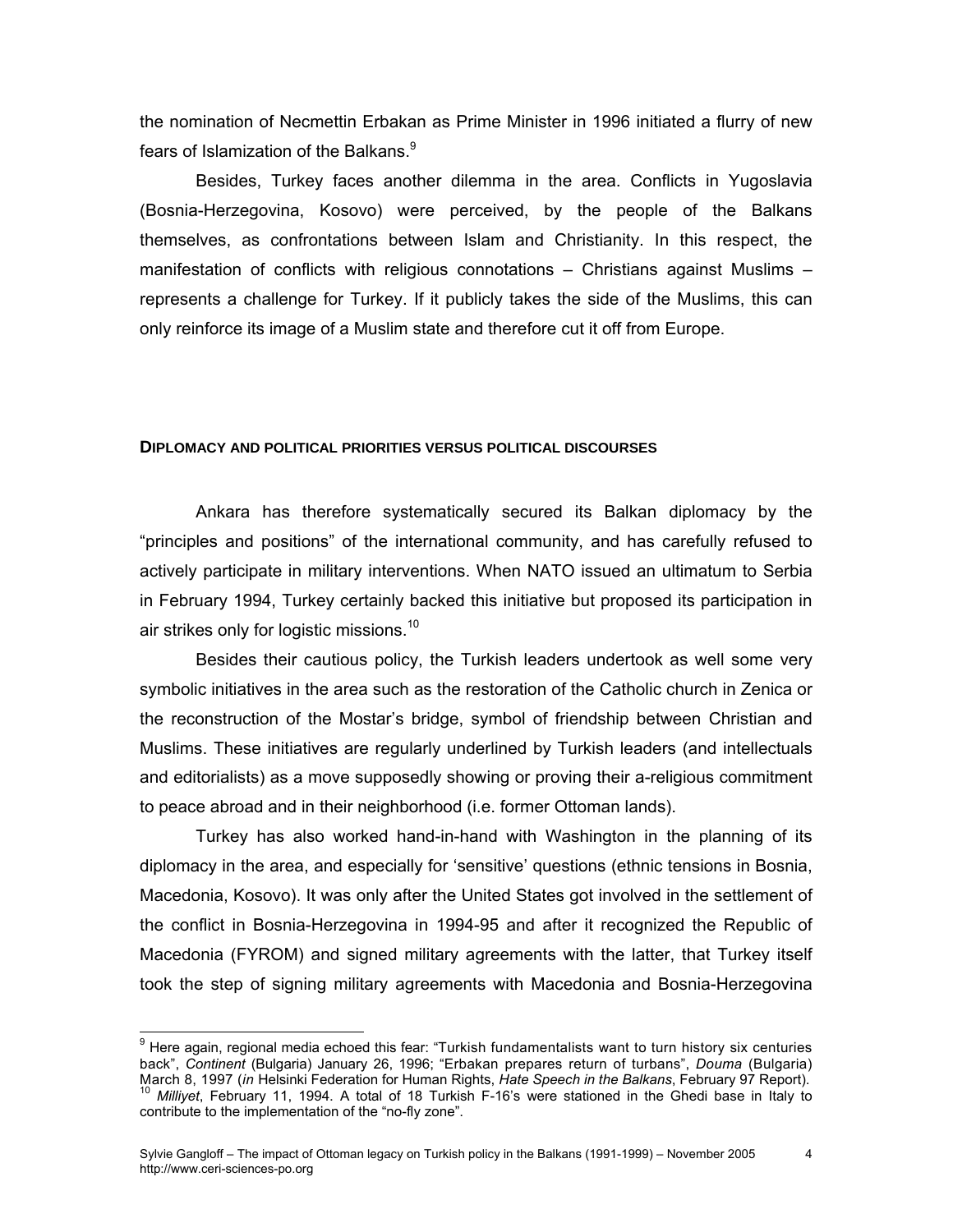(August 1995 and January 1996). Washington and Ankara also undertook a collaborative effort to re-arm and train the Croat-Muslim army (in the framework of the US "Train and Equip Program" launched right after the signing of the Dayton Agreements).

However, the persecutions that the Muslims in Bosnia-Herzegovina suffered logically prompted the scandalized reaction of the other Muslims in the Balkans and in Turkey, who saw their fellow Muslims massacred precisely because of their religion. The war in Bosnia was extensively commented on; journalists accused the West of applying a "double standard" and letting the Muslims be killed because they were Muslims.

In this regards, the conflict in Bosnia has been a recurrent theme during electoral campaigns. It was mainly used by the Islamist party, at the time the *Refah Partisi*, to feed its own rhetoric concerning the perversity of Western world. It allowed it as well to demonstrate its determination (by opposition to the passive attitude of the government) to help these "persecuted brothers".<sup>11</sup> This instrumentalization of this conflict motivated other political leaders to use the same profitable theme. For example, Tansu Çiller, former Prime Minister, went twice to Sarajevo during the war: in February 1994, a few weeks before local elections, and in November 1995, again four weeks before elections. These trips were certainly aimed at expressing the support of Turkey for the Muslim community, but as well at restoring a rather tarnished image before elections. It was also thought important not to leave Necmettin Erbakan, former president of the Islamist party (the *Refah*), with the 'monopoly of indignation', and therefore the government had to compete with the *Refah* in terms of condemnations of the massacres, criticism of the United Nations, and so on.

But, here again, Turkey can make use of the 'Islamic' discourse only in moderation. Its secularism and its aspiration to be recognized as a fully westernized country forbids it to raise the Muslim banner as soon as its political interests are concerned. It opposed, for example, Iran's attempts, within the Organization of the Islamic Conference, to describe the conflict in Bosnia-Herzegovina as a "religious war". When in July 1993, at the Islamabad meeting, seven countries of the OIC proposed to contribute 17,000 soldiers to a United Nations force, Turkey offered only about a hundred men, whereas it declared being ready to contribute 5,000 troops to the

<span id="page-4-0"></span><sup>&</sup>lt;sup>11</sup> However, revelations in 1994 that the funds collected by the *Refah* for the Muslims in Bosnia were used to finance its electoral campaign, have cast doubts on the sincerity of its brotherhood drive and have damaged the reputation of this political party which polishes its "clean" image.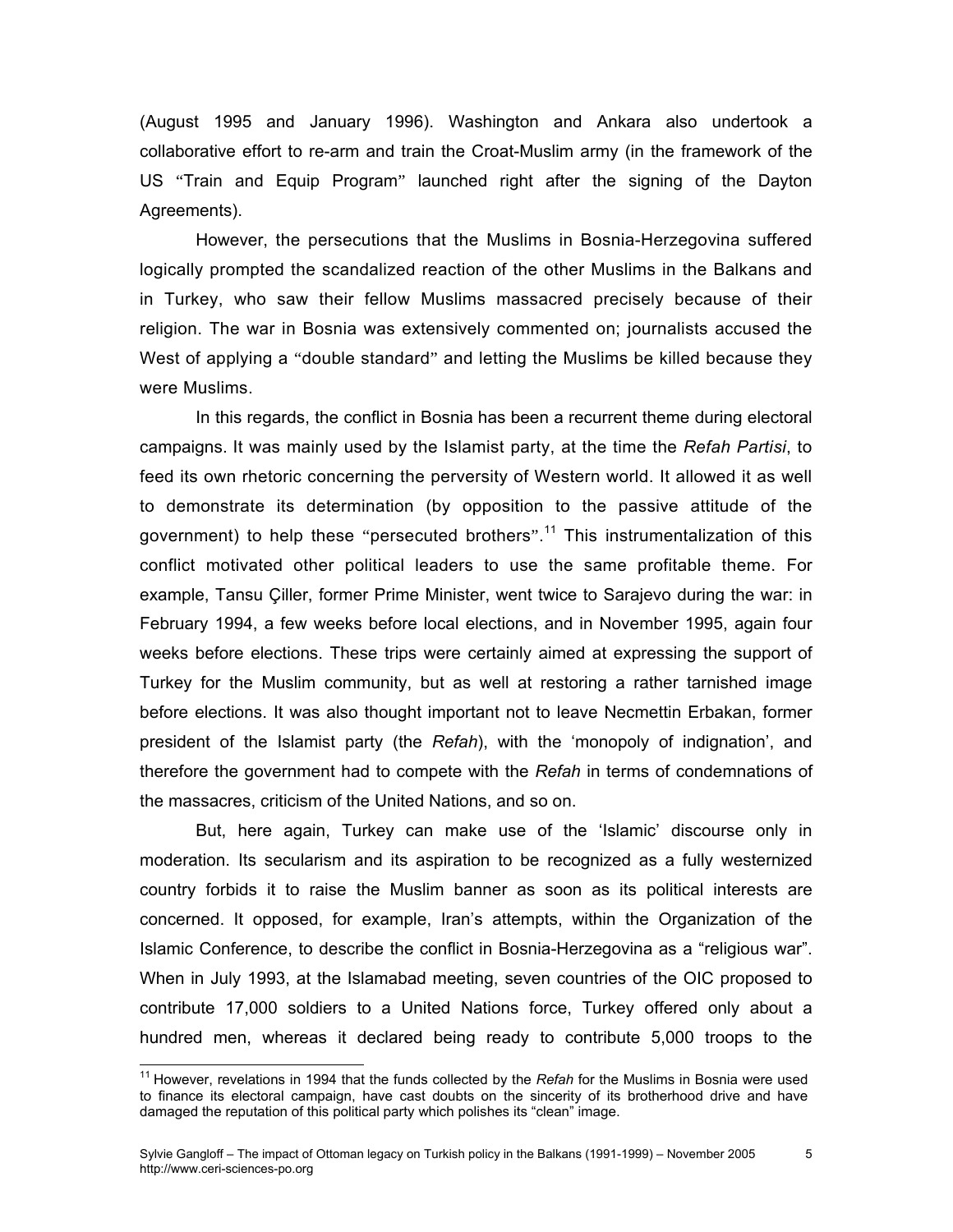UNPROFOR. After having pushed the other members of OIC to pressure the UN, it could not decently refuse to participate in this "Muslim force", but reduced its contribution to a minimum.

In reality, the promotion of Islam has remained in tandem with political options. Indeed, Ankara and Tirana underscored their "common culture", but this was only in support of a political rapprochement. As for the leaders of the Muslim community in Bosnia, they finally looked to Turkey only when they were in a difficult situation. The Pan-Islamism promoted by these leaders was in any case not compatible with Turkish secularism. On the whole, Islam is invoked only to justify or reinforce a pre-existing political decision and it has met *political* and not religious common interests. Turkish leaders did not hesitate to quickly renew their relations with the previously called "Serbian aggressors" after the Dayton agreement. Turkish businessmen, including the members of the MÜSIAD,<sup>12</sup> hastened to invest in this country and the agreements regulating trade between the two nations were rapidly concluded. Bosnia does not seem to receive the same attention. In 1997, bilateral trade did not exceed \$25 millions, \$34 millions in  $2000^{13}$ .

Another example of this preeminence of political over religious dimension is the official reaction of Turkey to the conflict in Kosovo. As for the war in Bosnia, it condemned the violence of the repression and proposed its participation in an international peace-keeping force, but, in contrast to its reaction toward the events in Bosnia, it did not display an intense diplomatic activism. Here again, national interest clearly prevails over religious solidarity. Indeed, another dilemma was added to the wish to avoid antagonizing the people of the Balkans. In the case of Bosnia, the country's independence was accepted – if not recognized – on the international scene but, in the case of Kosovo, the entire international community  $-$  at least officially and at first  $$ insisted on the territorial integrity of the FRY. In this context, it was hard to imagine Turkey supporting a separatist movement (or one so perceived by the international community) when it was fighting a similar movement on its own territory. Actually, numerous scholars or politicians have made this analogy between Kosovo and Kurdistan (an ethnic minority, a majority in its own area, demanding rights or claiming independence). The Yugoslav ambassador in Ankara, for example, did not miss an

<span id="page-5-0"></span>12 The MÜSİAD (*Müstakil Sanayici ve <sup>I</sup>şadamları Derneğ<sup>i</sup>* – Independent Businessmen and Industrials Association) is an association of businessmen openly advocating their link to Islam.<br><sup>13</sup> In comparison, bilateral trade with Bulgaria, in 2000, amounted \$718 millions, with Romania \$1 billion,

<span id="page-5-1"></span>with Macedonia \$34 millions. Source: T.C. Dış Ticaret Müsteşarlığı (Under-secretariat for foreign trade).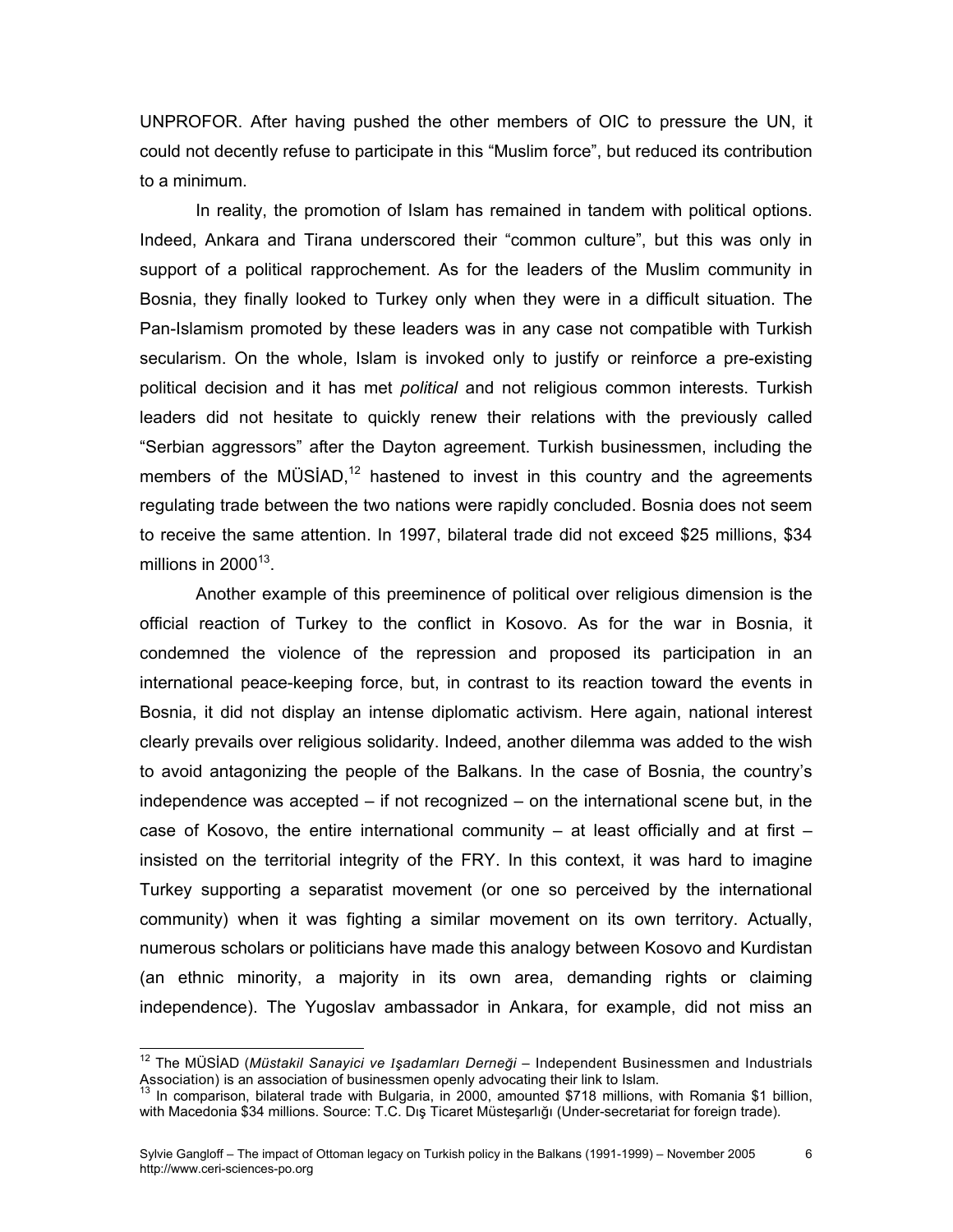opportunity to refer to the fight against the PKK in Turkey ("Turkey should understand Belgrade better than any other country since it is involved in a similar situation").<sup>14</sup> In his letter to President S. Milošević dated 8 March 1998, former President Demirel himself emphasized that Turkey "too" had to fight "terrorism" on its territory.<sup>[15](#page-6-1)</sup>

Therefore, Turkey has not launched any diplomatic initiative of any importance and, at most, has condemned the violence of the repression and has called for a constructive dialogue,<sup>16</sup> a dialogue with the participation of the Turkish minority of Kosovo. Belgrade subscribes fully to this request, which would allow it to break the Albanian unity of Kosovo.<sup>17</sup> Turkish leaders officially advocate the "restoration" (and not the granting!) of the rights of the Albanians. This distinction is essential as the Albanians in Kosovo, contrary to the Kurds in Turkey, did have some rights in the past (such as those enjoyed under the 1974 Yugoslav Constitution).

Turkish leaders were backed, in this approach, by most of the editorialists: "There is no other state that commits such violence against its own population on its own territory. (…) The war between the Serbs and the Albanians is both an ethnic and religious confrontation".[18](#page-6-4)

### **IS THERE A MUSLIM KINSHIP?**

Whatever Turkey's cautious policy (for political reasons!) in theses conflicts was, the feared shadow of an "Islamic arc", as well as the allegation that Turkey backs and supports the Muslims in the area (in order to destabilize the area or to strengthen its political influence) should prompt us to question the reality of these links between Balkans Muslims.

<span id="page-6-0"></span>

<span id="page-6-2"></span><span id="page-6-1"></span>

<sup>&</sup>lt;sup>14</sup> See the interview he gave to *Turkish Daily News*, January 30, 1999.<br><sup>15</sup> Reuters, March 9, 1998.<br><sup>16</sup> This 'realistic' approach has been widely backed by the press. *Cumhuriyet*, March 13, 1998; *Milliyet*, March 11, July 8, 1998.<br><sup>17</sup> Actually, Belgrade has already in the past, promoted the cultural expression of this Turkish minority, with

<span id="page-6-3"></span>the same aim. See, for example, C. N. O. Bartlett, "The Turkish Minority in Yugoslavia", *Bradford Studies on Yugoslavia*, n°3, 1980, pp. 1-15. 18 *Milliyet*, March 26, 1999.

<span id="page-6-4"></span>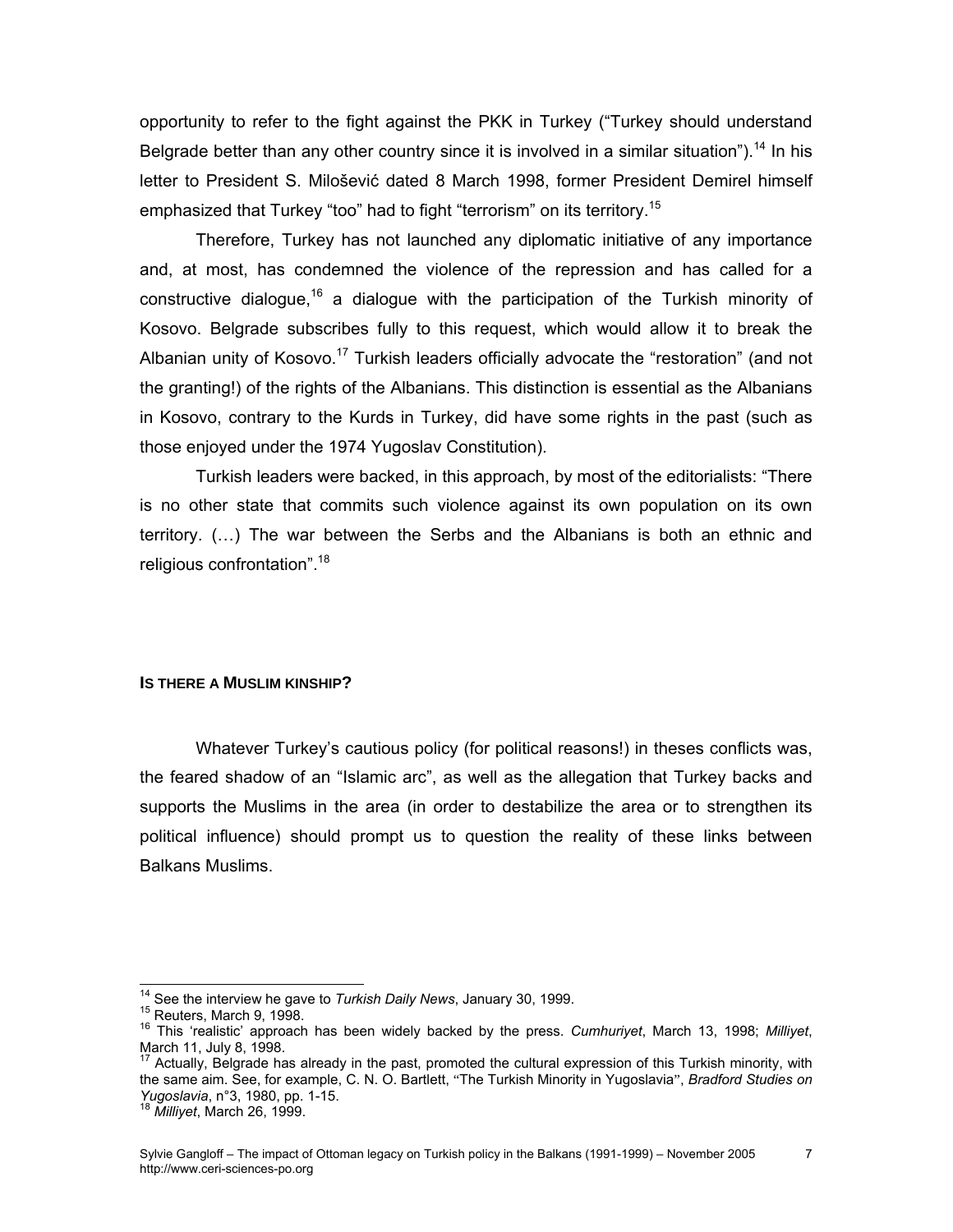Actually, each of the Balkan Muslim communities (Albanians, Turks in Bulgaria and in Greek Thrace, Muslims in Bosnia-Herzegovina, Pomaks, etc.)<sup>19</sup> has kept their own ethnic characteristics (language, folklore and so on) and they do not have the same social or cultural profile. Turks in Bulgaria have been largely secularized but their 'brothers' on the other side of the border (Greek Thrace) tend to remain deeply religious. The Turks in Macedonia, contrary to those in Bulgaria and Greece, live mainly in towns and the Macedonian Turkish leaders have rather tense relations with their co-religionists in Macedonia, the Albanians. The "Albanian community" is split into Albanians from Albania and Albanians from the former Yugoslavia. The former accuse the latter of taking advantage of the cheap commercial opportunities offered by Albania, in sum of being unscrupulous; the latter have been more secularized than the former and see them as too traditionalist, etc. Fifty years of separation have definitely created a cultural gap between the two. Very few common features link as well the various Muslims communities in Yugoslavia (Albanians, Muslims from Bosnia-Herzegovina, Turks).<sup>[20](#page-7-1)</sup> Turks and Albanians in Kosovo oppose each other on their stands toward the Serbs, $2^1$ and the Pan-Islamism praised at some point by Alija Izetbegović's SDA (*Stranka Demokratske Akcije* – Party of Democratic Action) did not meet with much success among Albanians and Turks.

Apart from cases where two separate Muslim minorities are isolated in a vast area of Christianity (Turks and Pomaks in the Rhodope Mountains, Albanians and Turks in Macedonia), these Muslim communities have very few contacts with each other. And, actually, neither the Albanians nor the Turks rushed to help their 'Muslim brothers' in Bosnia-Herzegovina during the war. A few years latter, the outburst of a conflict in Kosovo at the beginning of 1998 did not produce the impulse of sympathy one could have expected from the other Albanians, yet supposedly part of the same 'ethnic community', and political parties advocating a "Greater Albania" are rather rare.<sup>22</sup> In

<span id="page-7-0"></span>19 On the Muslims in the Balkans, see Alexandre Popovic, *L'islam balkanique. Les musulmans du sud-est* européen dans la période post-ottomane, Wiesbaden/Berlin, Otto Harrassowitz, 1986.<br><sup>20</sup> On the diversity of the former Yugoslavia Muslim communities, their relations to the State, their social<br><sup>20</sup> On the diversity of the

<span id="page-7-1"></span>profile or the weight of Islam in their identity, see Marie-Paule Canapa, "L'islam et la question des nationalités en Yougoslavie", *in* Olivier Carré, Paul Dumont (dir.), *Radicalismes islamiques*, Paris, L'Harmattan, 1985, pp. 100-145.<br><sup>21</sup> Relations between these two Muslim communities within Kosovo are pretty tense. But Kosovo Turks are

<span id="page-7-2"></span>themselves divided on their stands toward the Albanians! See Şule Kut, "Turks of Kosovo: What to Expect", *Perceptions* (Ankara), Vol. V, n°3 (web version); Selçuk Tepeli, "Sırplar'ın destekleyen Türkler" [Those Turks who support the Serbs], *Aktüel* (Istanbul), January 21, 1999.<br><sup>22</sup> It could be certainly argued that this claim would not be very "diplomatically correct" and that some

<span id="page-7-3"></span>secretly aim at greater Albania but, so far, variations of discourses in Kosovo, Macedonia and Albania are more the result of a political game between the Albanian politicians themselves.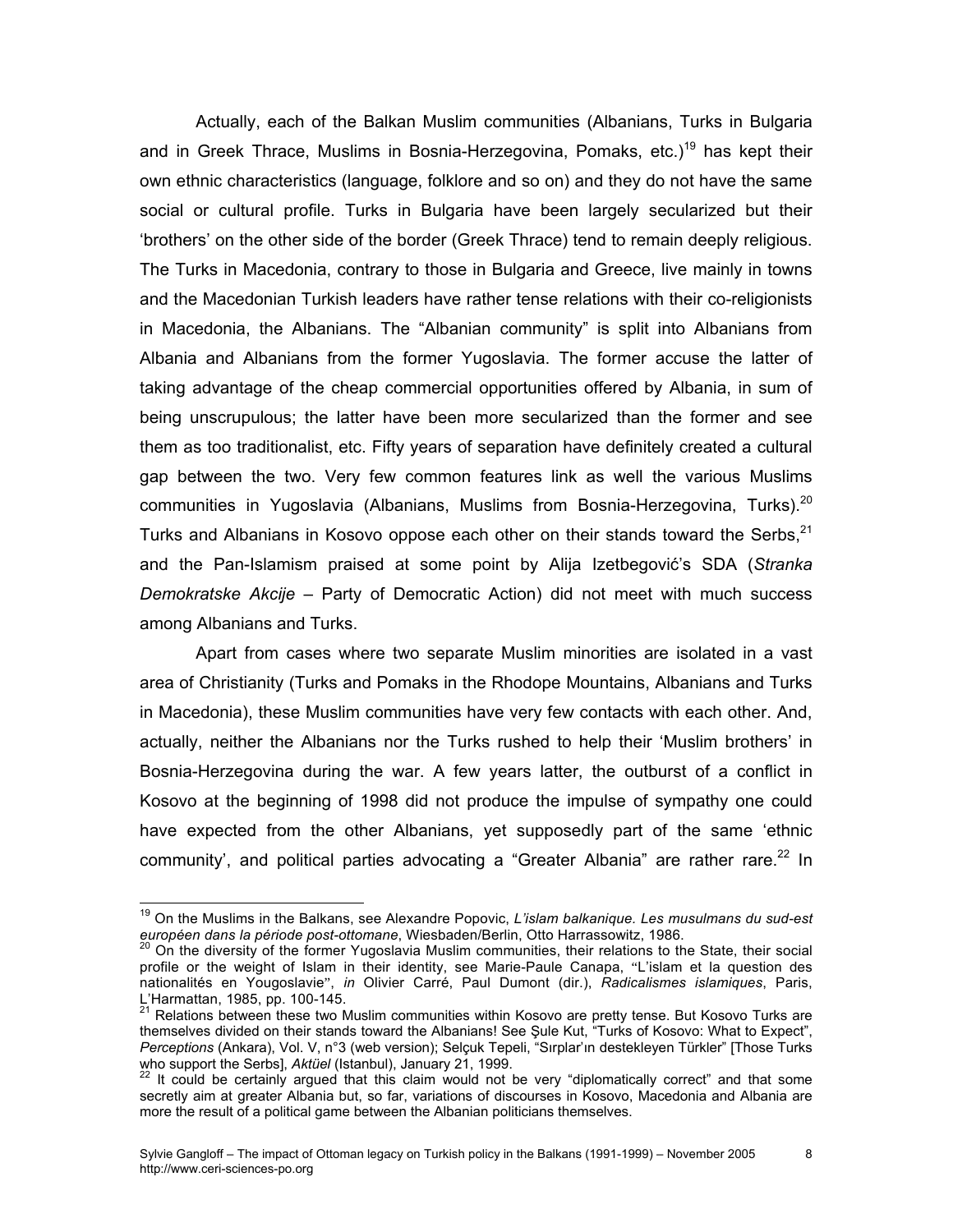Macedonia, for example, a poll conducted in April 2001 on the behalf of the US State Department's Office of Research shows that 71 percent of the Albanians in Macedonia would prefer to live in an ethnically mixed Macedonia rather than a greater Albanian State. $23$ 

Relations between Balkan Muslims communiti*es* and Turkey are rather ambiguous. Bosnian leaders, for example, were actually close to the Iranian Islamist trend before the beginning of the conflict.<sup>24</sup> It was finally only when they found themselves in an hostile environment that they turned to Turkey for help. All the observers noted that the Turkish soldiers deployed in Bosnia since 1994 have pretty good daily relations with the locals. And there is indeed a genuine feeling of sympathy, which relies on a common culture (historic or religious). But, more than anything else, Turks are not perceived as enemies whereas these Muslims feel threatened from their neighbors and remain skeptical over Westerners who, at least according to them, delayed before acting to rescue them. Turkey is a *'by default' ally* and not necessarily a chosen one. The same analysis can partly apply to (Muslim) Albania which, isolated in the area – its relations were tense with all of its neighbors – welcomed the hand Turkey extended. But the same analysis applies as well to 'Orthodox Macedonia' who, as well isolated in the area, developed very good ties with Turkey! $^{25}$  Last, Turkish minorities (around 800,000 in Bulgaria, 100,000 in Greece, 70,000 in Macedonia and 20 to 40,000 in Kosovo) do not necessarily perceive Turkey as their motherland, and, as a matter of fact, in general, they do not. The most sensitive communities toward Turkey might be in fact, here again, the most isolated ones (Turks from Kosovo or Macedonia). These isolated communities tend therefore to emphasize a little bit more than their other Muslim neighbors their Ottoman cultural heritage.<sup>26</sup> One example among many, the monthly Macedonian *Vardar* (in Turkish) regularly prints studies on "the Turkish words in Macedonian language" or "the Ottoman architecture", etc.

<span id="page-8-0"></span>23 Tim Judah, "Albanians Back Macedonian Unity", Institute for War and Peace reporting, *Balkan Crisis Report*, n°250, May 25, 2001 (www.iwpr.net); See as well, for more detailed analyses, Nadège Ragaru, "Dits et non dits de la crise macédonienne", *Politique Internationale*, n°92, été 2001 (web version on www.politiqueinternationale.com). 24 On this Islamist trend, see Xavier Bougarel, "Discours d'un ramadan de guerre civile", *L'Autre Europe*,

<span id="page-8-1"></span>n°26-27, 1993, pp. 171-197 and "Un courant panislamiste en Bosnie-Herzégovine", *in* Gilles Kepel (dir.), *Exils et royaumes. Les appartenances au monde arabo-musulman aujourd'hui*, Paris, FNSP, 1994, pp. 275-299.<br><sup>25</sup> Albania and the Republic of Macedonia (FYROM) were the two main strategic partners of Turkey in the

<span id="page-8-2"></span>aftermath of 1992. See Sylvie Gangloff, "La politique balkanique de la Turquie et le poids du passé ottoman", *in* Xavier Bougarel, Nathalie Clayer (dir.), *Le nouvel islam balkanique*, Paris, Maisonneuve & Larose, 2001, pp. 317-356.<br><sup>26</sup> The Turkish press tends, of course, to magnify this 'sensitivity'. See, for example, "Kosova'daki Türk

<span id="page-8-3"></span>Dünyası" [The Turkish world in Kosovo], *Sabah*, May 6, 1997.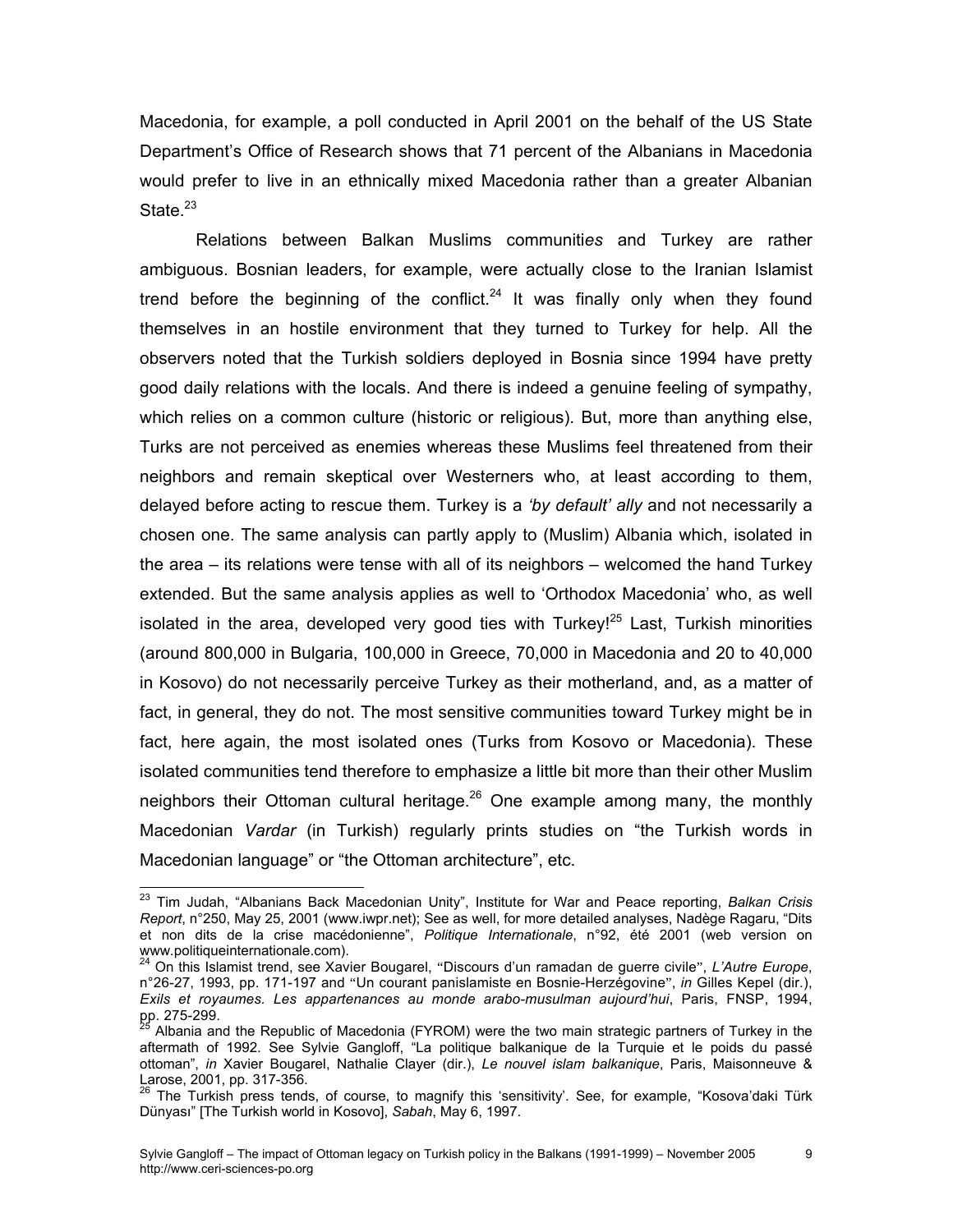As for the Balkan Muslims who migrated to Turkey, in general, they perceive themselves as more 'modern' and westernized than the Turks in Turkey. All the evidence that we have collected from interviews and observations verifies this perception of a difference: they feel more 'secular', more educated, more modern, in sum, more European. The presence of these communities in Turkey has been put forward to justify the interest Turkey might show to the Balkans. The number of Muslims who emigrated from the Balkans to Turkey since the fall of the Ottoman Empire is not exactly known (from 4 to 10 millions according to various estimations), but whatever this group can amount to, it does not say anything about their link to their former land. And the least we can say is that these links are not so clear and seem to be rather different in diverse 'communities'. Forced, incited or voluntary migrations, recent or old ones, Turks or non-Turks… conditions and relations to the country of origin – and to Turkey – are as diverse as the profil of the migrations and migrants. And these differences can even be seen within a same so-called "community". For example, most of the Turks of Albanian origins are deeply secular but some of them could be found in the leadership of the former *Refah*. Actually, the political, social, cultural and religious profile of those Albanian-Turks deeply varies according to the date of their arrival, the reasons/motivations behind their migrations, their Balkan origins, etc. However, notwithstanding the diversity of the "Balkan Turks" and even if they cultivate their difference, integration in Turkey occurs rather quickly and they tend to melt into the Turkish population.

In any case, they do not really offer any political visibility, as could be seen during conflicts. For example, the Turks of Bosnian origin did not really mobilize around the Bosnian / Muslim cause. These Muslims settled in Turkey a long time ago (at the end of the 19<sup>th</sup> and the beginning of the 20<sup>th</sup> century), they have been Turkicized and therefore no longer have very close links to their country of origin. They mainly extended help to the Bosnian refugees in Turkey (around 20,000 people according to the UN High Commissioner for Refugees)<sup>27</sup> and, in any case, they did not constitute a lobby nor did they play an intermediary role between Turkey and Bosnia-Herzegovina.

Albanians from Kosovo and Macedonia who arrived in the 50's and the  $60's^{28}$  are certainly more mobilized and sensitive to the political situation in the Balkans. However,

<span id="page-9-0"></span> $27$  See, for example, the research made by Belkis Kümbetoğlu in the Pendik area of Istanbul, "Göçmen ve sığınmacı gruplardan bir kesit: Bulgaristan göçmenleri ve Bosnalı sığınmacılar" [Profile of some groups of migrants and refugees: the Bulgarians migrants and the Bosniak refugees], *in* Kemâli Saybaşılı, Gencer

<span id="page-9-1"></span>Under the agreement signed between Yugoslavia and Turkey in 1953, Turks from Yugoslavia could immigrate to Turkey. As a consequence, many Albanians declared themselves Turks and moved to Turkey. Around 150,000 "Turks" immigrated to Istanbul at the time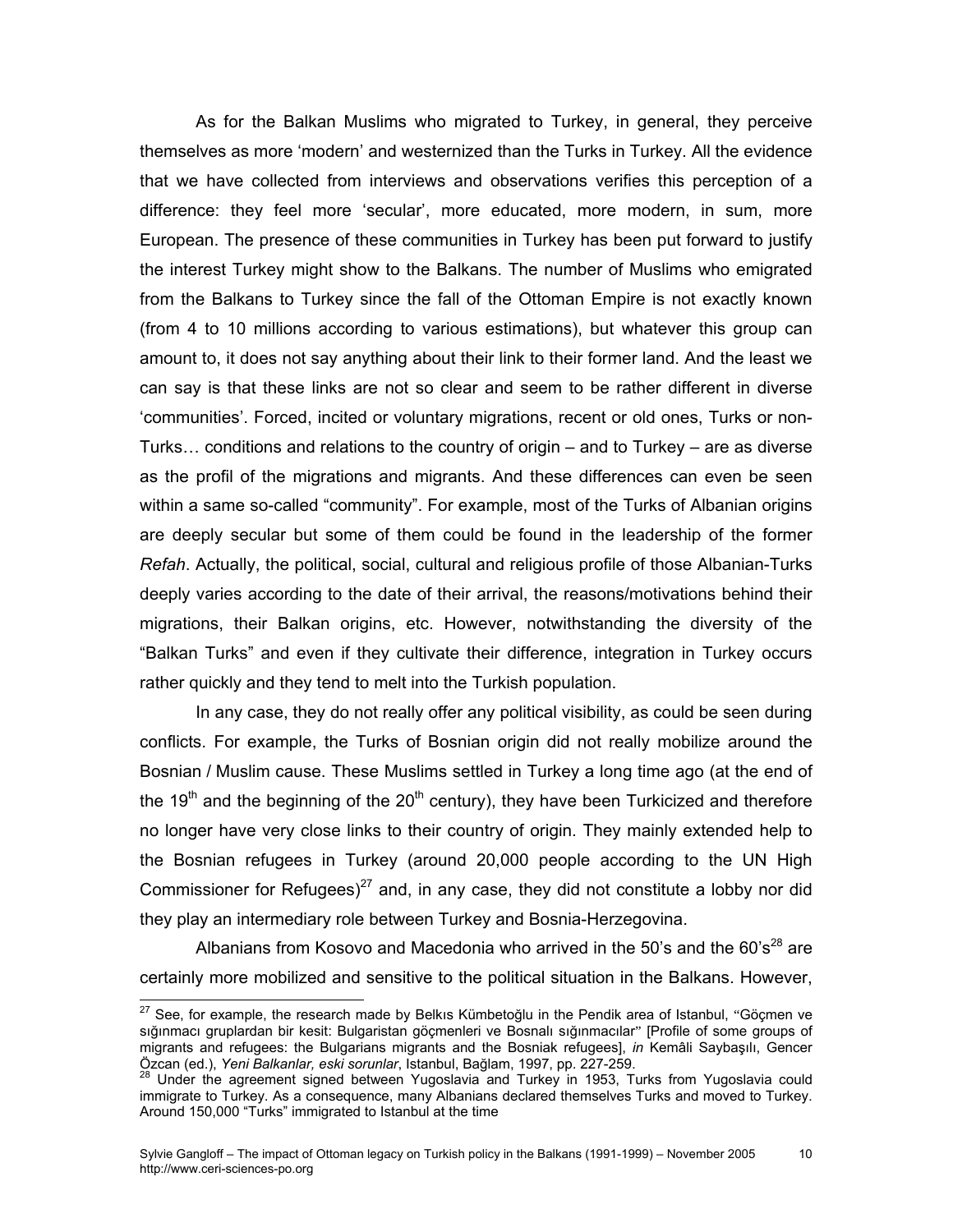despite the active mobilization of their leaders, this 'Albanian community' did not really take part in this lobbying.<sup>29</sup> They definitely do feel concerned about the fate of their countrymen (in Kosovo or Macedonia); however, this does not mean that they are ready to assume any particular personal – political or financial – engagement for Kosovo. According to the words of the leader of one of the most important Albanian associations, the Turkish-Albanian Brotherhood Association (*Türk-Arnavut Kardeşliği Derneği*), the mobilization of the Turkish population of Albanian origin was rather disappointing.<sup>30</sup> The two demonstrations that were organized by several associations after the outburst of repression in Kosovo in March 1998 did not gather significant crowds, $31$  and when the 'ethnic cleansing' campaign was launched in March 1999, money collected for humanitarian purposes by the Albanian associations was rather poor. $32$  Last, even if mobilized, leaders of these associations keep a low Kemalist profile. They have completely integrated, and propagate, the official discourse of a tolerant, multicultural, and westernized Turkey. However, this "ethnic" network plays a significant role in informing the Turkish authorities on the local situation and it acts as an interface between Turkish and Albanian leaders.<sup>33</sup>

As for the official policy, since the dismemberment of the Ottoman Empire, Turkey has not seemed concerned by the fate of Balkan Muslims, being geographically cut off from some of them, and of different ethnic origin from others. Only the "rebirth process" in Bulgaria (1984-85) motivated a strong reaction of the leaders and the press, and had important repercussions on the bilateral relations. Turkey did extend its support to the persecuted Turks in Bulgaria and opened its doors to massive emigration in 1989. $34$  But later, Turkey was, for example, reluctant to finance the Turkish schools in this country (it is only during the summer of 1998 after the Bulgarians had threatened to

<span id="page-10-1"></span><span id="page-10-0"></span>

<sup>&</sup>lt;sup>29</sup> See, in this volume, the article of Gilles de Rapper.<br><sup>30</sup> Interview with Halil Metin, president of the *Türk-Arnavut Kardeşliği Derneği* (Turkish-Albanian Brotherhood

<span id="page-10-2"></span>Association), August 29, 2000. 31 The first demonstration (March 1998) gathered around 6,000 people according to the press (*Turkish Daily News*, March 9, 1998) 2,000 according to the official press agency (Anadolu Ajansi, March 9, 1998) and from 8 to 10,000 according to the organizers. As for the second demonstration, it was even less popular.<br>  $\frac{32}{2}$  Interview with Halil Metin, August 29, 2000.

<span id="page-10-3"></span>

<span id="page-10-4"></span>as littlerview with Halil Metrit, August 29, 2000.<br><sup>33</sup> That was the case, for example, for the inauguration of a "Kosova representative office" in December 1996 in Istanbul. This opening did not receive, of course, any official authorization, but the "Minister of Information" of the "Republic of Kosovo" and the vice-chairman of the Democratic League of Kosova attended the opening ceremony.<br><sup>34</sup> Almost 320,000 arrived in Turkey in 1989 before the government decided to close the border. Of course,

<span id="page-10-5"></span>they faced a lot of problems (work, lodging, etc.) and almost half of them return to Bulgaria before the expiration of their "Tourist visa". See Darina Vasileva, "Bulgarian Turkish emigration and return", *International Migration Review*, Vol. 26, n°2, summer 1992, pp. 342-252.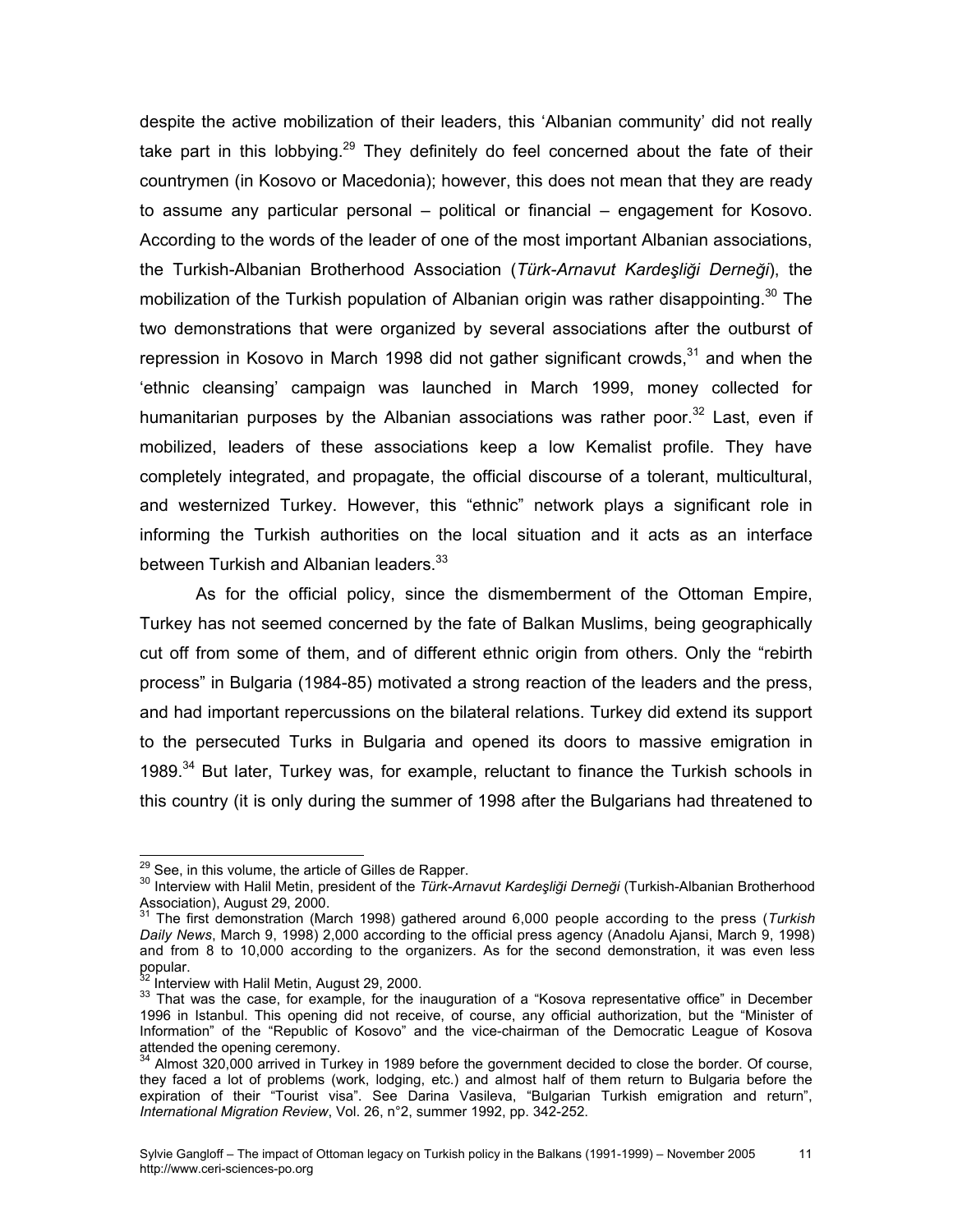close down these schools that an agreement was signed on the matter).<sup>35</sup> Investment in areas inhabited by Turks, although badly needed, has remained as well poor. The same lack of interest can be seen in the case of Bosnia-Herzegovina. As for the interest shown for the Turks in Greek Thrace, it should be seen in the frame of the tensions between Greece and Turkey. And even the support Turkey extended to the Turks in Cyprus replies to considerations more strategic than fraternal.<sup>[36](#page-11-1)</sup>

The only real policy of solidarity toward these communities – and it has had a noticeable cost for Turkey – is a policy of accepting, almost without any restrictions, refugees from the Balkans. This had been a constant policy since the dismembering of the Ottoman Empire. Turks from Bosnia, Bulgaria and Romania between the World Wars, Albanians in the 30's and in the 50's, Turks from Bulgaria at the beginning of the 50's and in 1989, Muslims from Bosnia-Herzegovina after 1992, Albanians from Kosovo in 1999, all could find shelter in Turkey. $37$ 

# **THE ONGOING REFORMULATION OF TURKISH IDENTITY AND THE REHABILITATION OF THE OTTOMAN PAST**

After the dismemberment of the multiethnic Ottoman Empire, the Kemalists formulated a new identity, based solely on 'Turkishness'.<sup>38</sup> The criteria of identification from the time of the Ottoman Empire (Arabic and Muslim past) were not operational anymore. Without denying the role the Turks had played – or supposedly played – in the history of the Muslim world, it was then the pre-Islamic past that was emphasized. The Central Asian roots of the Turks were put forward and a glorious past of a people who founded empires and states was built up. There was no nostalgia for the Ottoman

<span id="page-11-0"></span>35 The Direction of religious affairs (*Diyanet*) sent henceforth teachers for the three Turkish high schools

<span id="page-11-1"></span>and the Islamic Institute.<br><sup>36</sup> Which did not prevent the *a posteriori* construction (meaning after the 1974 military intervention) of a<br><sup>37</sup> On the intervention of the *a* form the *a*<sup>37</sup> On the minimum of the 1974 mili

<span id="page-11-2"></span> $\frac{1}{\sqrt{2}}$  On these migrations from the Balkans to Turkey, see Cevat Geray, probably the most reliable source. Cevat Geray, *Türkiye'den ve Türkiye'ye göçler ve göçmenlerin iskanı (1923-1961)* [Migrations from Turkey and to Turkey and settling of migrants], Ankara, Ankara Üniversitesi Siyasal Bilgiler Fakültesi, 1962. For the post-Second World War migrations, see Kemal Kirişçi, "Post-Second World War immigrations from Balkan<br>countries to Turkey", New Perspective on Turkey (Istanbul), n°12, spring 1995, pp. 61-77.

<span id="page-11-3"></span><sup>&</sup>lt;sup>38</sup> Etienne Copeaux, *Espaces et temps de la nation ottomane. Analyse d'une historiographie nationaliste, 1931-1993*, Paris, CNRS, 1997, pp. 33-74.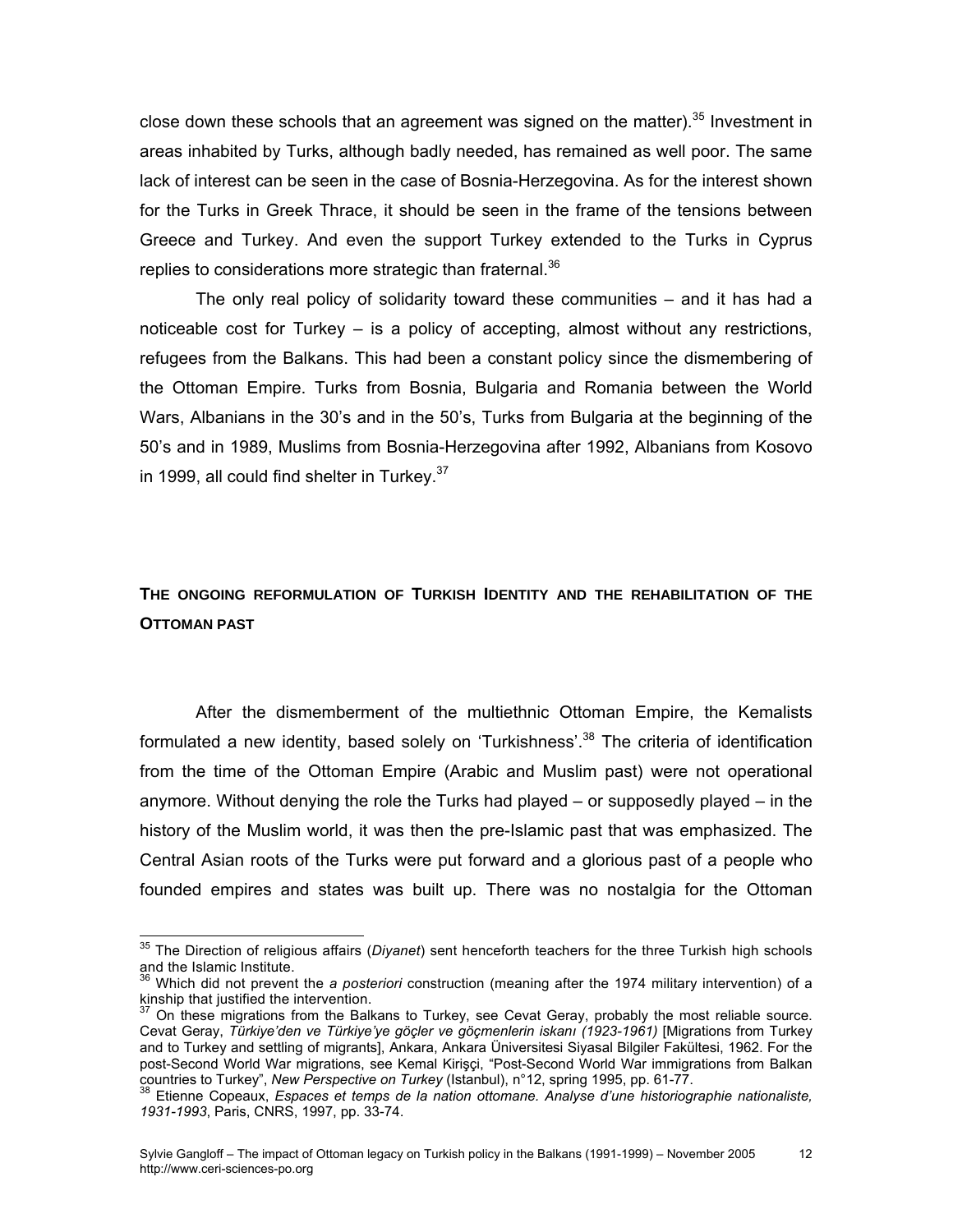Empire in this new identity. The Turkish adage of "non-interference in the affairs of the Empire's former provinces" illustrates well this withdrawal to the 'restricted' Anatolian lands. This was henceforth the image of Westernized and secular Turk, in good relations with his neighbors, that Kemalist élites tried to shape and export.

The official historical vision tends to erase all the persecutions committed by the Turks. History textbooks emphasize this idea of a tolerant empire where Muslims and Christians lived together happily.<sup>39</sup> The Ottoman Empire was even supposed to have been a model of tolerance: Jews were welcomed after being expelled from Spain in 1492 and, contrary to what was happening in the rest of Europe, they did not suffer persecution; Jews and Christians enjoyed a wide autonomy in the Ottoman system of *Millet,* they were free to direct their secular and religious life, etc.<sup>40</sup> In the most extreme scheme, these people, and in particular the Greeks, who had – or supposedly had<sup>41</sup> – a privileged position in the Empire, are portrayed as having betrayed their "benefactors" when they fought against the Porte.

This vision is notably subject to speculations by the fundamentalists. They multiply speeches on the tolerance of a specifically Turkish Islam and underline, for example, that at a time of such an indulgent empire, slavery was practiced in America and Jews were persecuted in Europe.<sup>42</sup> Islamists dailies tend therefore to highlight cultural affinities between Turkey and the Balkans along with the peace that reigned in the area under the Ottoman rule.<sup>43</sup> The "Osmanlı hosgörüsü" (the Ottoman tolerance) is, for example, a recurrent theme in the Islamist daily *Türkiye*. [44](#page-12-5) This newspaper appeals, as well, for Turkey to be more active in the area and emphasizes the specific duty of the Turks, as heirs of the Ottomans, to save oppressed Muslims.<sup>45</sup> Regularly this appeal

<span id="page-12-0"></span><sup>&</sup>lt;sup>39</sup> See, for example, the study made by Etienne Copeaux on the Turkish history textbooks (he gives, as an example, a text on the happiness of the Greeks and the Serbs under the Ottoman rule). Etienne Copeaux, *De l'Adriatique à la mer de Chine. Les représentations du monde turc à travers les manuels scolaires d'histoire, 1931-1993*, PhD Thesis, Paris 8, 1994, pp. 632- 633.<br><sup>40</sup> Stephanos Pesmazoglu even argues that these features are the constant highlighted in both Turcological<sup>40</sup>

<span id="page-12-1"></span>historiography and political propaganda. Stephanos Pesmazoglu, "Turkey and Europe, reflections and refractions: Toward a contrapuntal approach", *South European Society and Politics*, Vol. 2, n°1, summer 1997, p. 141.<br> $1497$ , p. 141.<br> $141$  This is of course subject to an intense debate. Political and nationalist tendencies, in Greece as well as in

<span id="page-12-2"></span>Turkey, weigh heavily on the debate. See, for example, the controversial work of Dimitri Kitsikis, *L'Empire Ottoman,* Paris, PUF, "Que-sais-je" (2222), 1994. Translated into Turkish under the title *Türk-Yunan* 

<span id="page-12-4"></span><span id="page-12-3"></span>

<sup>43</sup> This is a constant line in the editorials of Necati Özfatura in August 1995 in Istanbul (Gülhane Parkı).<br><sup>43</sup> This is a constant line in the editorials of Necati Özfatura in *Türkiye*: "Balkanlar, Osmalı döneminde en huzurlu ve rahat günleri yaşadı. (…) Balkanlar, Osmanlı sonrası asla rahat yüzü görmedi" [The Balkans enjoyed their most peaceful and happiest days at the time of the Ottoman Empire. (...) Since the Ottomans, the Balkans have never enjoyed peace], Türkiye, July 22, 1998.

<span id="page-12-6"></span>

<span id="page-12-5"></span><sup>&</sup>lt;sup>44</sup> See, for example, *Türkiye*, July 15, 2000; November 28, 1999.<br><sup>45</sup> Kosovalı müsülmanlar yardım bekliyor" [Muslim Kosovars are waiting for help], *Türkiye*, August 21, 1998.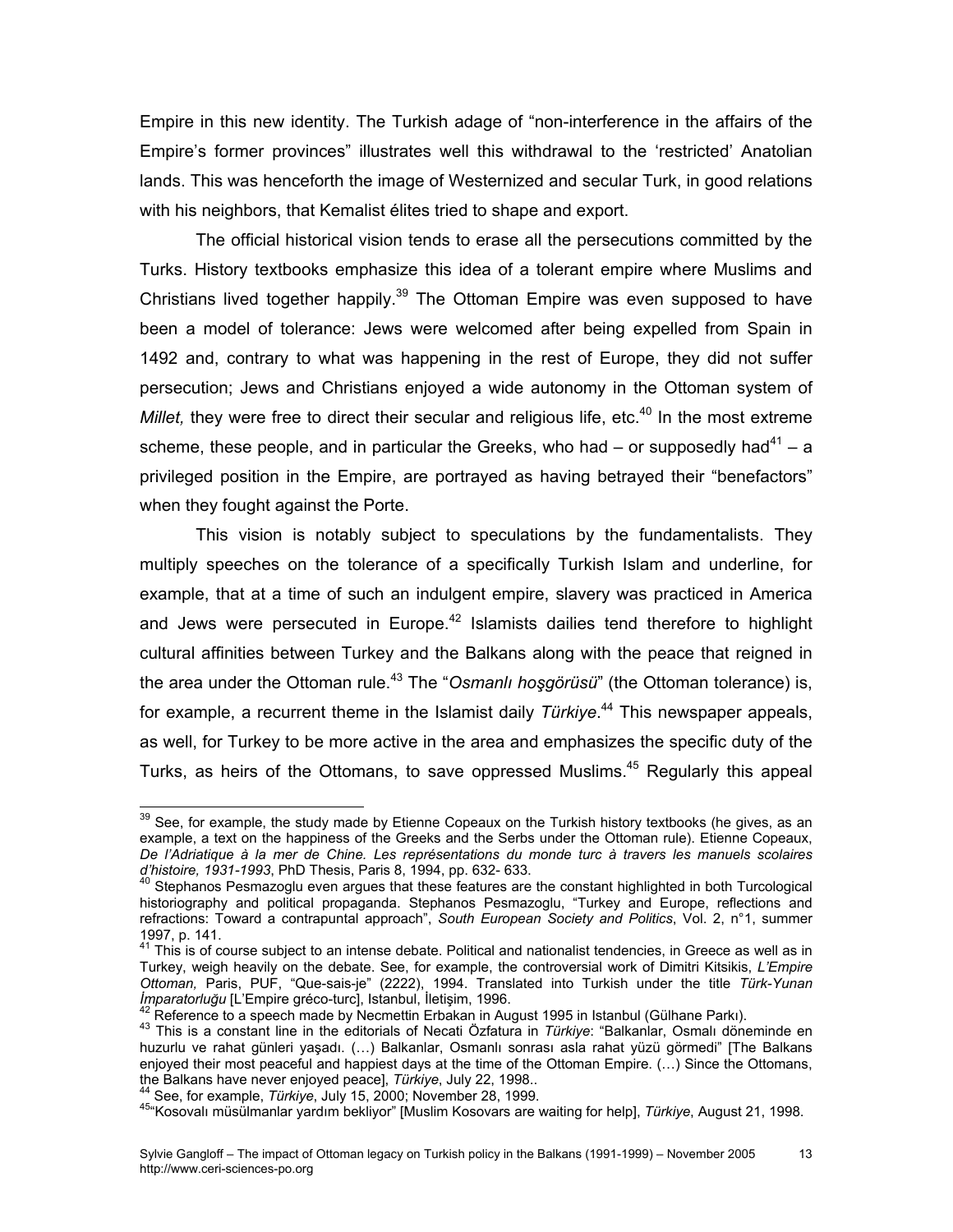turns into a *cri de cœur* for solidarity ("*Bosna'yı unutmalayım*"! – "Let's not forget Bosnia!").<sup>46</sup> They regularly denounce the destruction of the Ottoman monuments and, in any case, underline Turkish or Muslim presence in the area.<sup>47</sup> As for other dailies, they also tend to emphasize the imprint of the Ottoman rule in the area but to a lesser extend.

This line of reasoning is directed against  $-$  and in reaction to  $-$  various presumptions and beliefs proliferating in the Balkans and in Europe, which portray the Ottoman Empire as barbarian, where persecutions, forced conversions, massacres and other discriminations against non-Muslims were common. This Turkish interpretation is partly true to reality (there were indeed very few forced conversions; persecutions were indeed not so massive). But this interpretation remains, of course, partial. Jews and Christians were *de facto* under a non-equal status. They had to pay an additional tax, had to follow a kind of dress code, and so on. The Turkish nation, as other nations in the area, did not really initiate a deep self-critique, notably of the role of the Turks in this famous *Dark Age* that fell on the Balkans.

Last, whereas European historiography emphasizes the rupture generated by the irruption of the Ottomans in South-East Europe (fall of Constantinople, siege of Vienna, etc.), Turkish historiography tends to focus on the Westernization process undertaken in the Empire in the 19<sup>th</sup> century (*Tanzimat*) or to emphasize the weight of the Ottomans in the "European game". The alliance between François 1er and Soliman the Magnificent is, for example, recurrently put forward as a "prove" of this full "historical participation" in European affairs (and therefore of the 'Europeanness' of the Empire).

Kemalist identity is not as well free from questioning and reformulation. Initiated in the 60's, diffused after 1970 by the "Home of the Intellectuals" (*Aydınlar Ocağı*) and officialized at the beginning of the 80's, the "Turkish-Islamic synthesis" (*Türk-Islam sentezi*) is based on a redefinition of the relation to the Western model, estimated partly alien to Turkish culture and, above all, not as the *sole* source of Turkish identity.[48](#page-13-2) The synthesis does not reject this model but refuses to simply copy it. The sacred values of Kemalism are still appealed to and ancient Turkish civilizations glorified, but an

<span id="page-13-1"></span><span id="page-13-0"></span>

<sup>&</sup>lt;sup>46</sup> Türkiye, August 15, 2001.<br><sup>47</sup> See, for example, "Kosova'da tarih katliam" [Historical massacre in Kosovo], *Türkiye*, September 12, 2000. The journalist explains that mosques, *türbe* and other Ottoman monuments are systematically destroyed in Kosovo with the help of Saudi foundations!<br><sup>48</sup> The Turkish-Islamic synthesis was notably consecrated by a report adopted by the "Ataturk High

<span id="page-13-2"></span>Foundation for culture, language and History" (*Atatürk kültür, dil ve tarih Yüksek Kurumu*) created by the 1982 Constitution. On this synthesis, see the publications of its theorist, İbrahim Kafesoğlu, and in particular *Türk-Islam Sentezi* [Turk-Islam synthesis], Istanbul, Ülkücü Ocakları, 1985; and Bozkurt Güvenç, Gencay Saylan, İlhan Tekeli, Serafettin Turan, *Türk-Islam Sentezi*, Istanbul, Sarmal, 1991.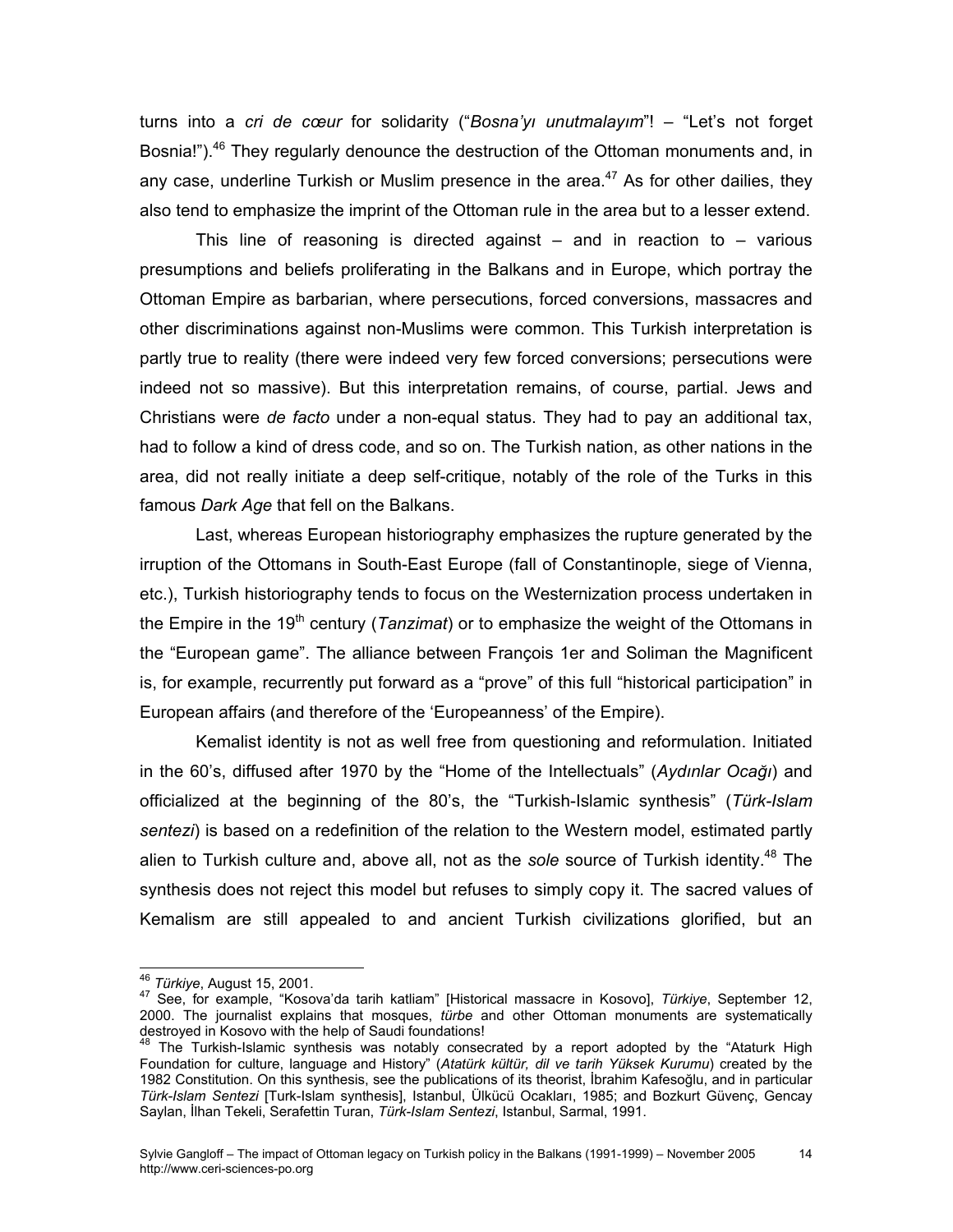indissociable link between Islam and Turkishness is as well put forward. Not only is the previously claimed incompatibility between Islam and Turkishness is rejected but the Muslim religion is supposed to be the most appropriate to Turkish nature.<sup>49</sup> According to this thesis / synthesis, Turkish culture has flourished within Islam and, the other way around, the Turks have saved Islam. The result of this glorious marriage is an original Turkish culture that certainly does not need to copy a Western model! This reintroduction of Islam in the official national identity was backed by the military complex, in power in the beginning of the 80's, who intended to use this cultural-political reference to fight extremist political discourse (and first of all, probably, communism). In the same move, the Ottoman past, perceived henceforth as a neglected source of cultural identity, had been subject to a renewed interest.

The West remains, however, the obsessional (but not admitted) reference of the followers of the Turkish-Islamic synthesis. This West can be demonized, devalued, or might served as an exorcist comparative in the mode: "At the time when the West was only … the Turks had already …". Here again, the relation to the Ottoman past is central: "While we are protecting and repairing all historical and cultural heritage including Greek and Byzantine, Europeans, who consider themselves western and contemporaneous, are showing how generous and noble they are by utterly destroying the Ottoman heritage" (declaration made by the former Culture Minister, I. Talay in June 2001).<sup>[50](#page-14-1)</sup>

This Turkish-Islam synthesis trend is particularly advocated by some religious movements and first of all the *Fethullahcı*. The *Fethulahcı* produce a kind of liberal Islam, trying to combine modernism, nationalism, democracy and religious precepts. Their philosophy is based more on Turkish nationalism than on Islam; they back the State in its effort to export the so-called Turkish model, i.e. secular state model that includes Ottoman heritage, secularism, market economy and democracy.[51](#page-14-2) The *Fethullahcı* try to achieve their (official) goal through education and they run around 100 schools in Turkey and 200 abroad, particularly in the CIS but as well in the Balkans. Their daily paper, *Zaman*, circulates in Bulgaria, Macedonia and Romania and they opened high schools in

<span id="page-14-0"></span>49 Füsün Üstel, "La synthèse turco-islamique" *in* Jacques Thobie, Salgur Kançal (ed.), *Industrialisation,*  communication et rapports sociaux en Turquie et en Méditerranée orientale, Paris, L'Harmattan, 1994, pp. 391-393.

<span id="page-14-2"></span><span id="page-14-1"></span>

<sup>&</sup>lt;sup>50</sup> Anadolu Ajansi, June 10, 2001.<br><sup>51</sup> On the structure and the philosophy of this movement, see, for example, Bülent Aras, Omer Caha, "Fethullah Gülen and his liberal Turkish Islam movement'', *Middle East Review of International Affairs (MERIA)*, Vol. 4, n°4, December 2000; and Ferhat Kentel, "Les Balkans et la crise de l'identité turque", *in* Xavier Bougarel, Nathalie Clayer (dir.), *Le nouvel islam balkanique*, *op. cit*., pp. 386-393. See as well their internet site <http://tr.fgulen.com/>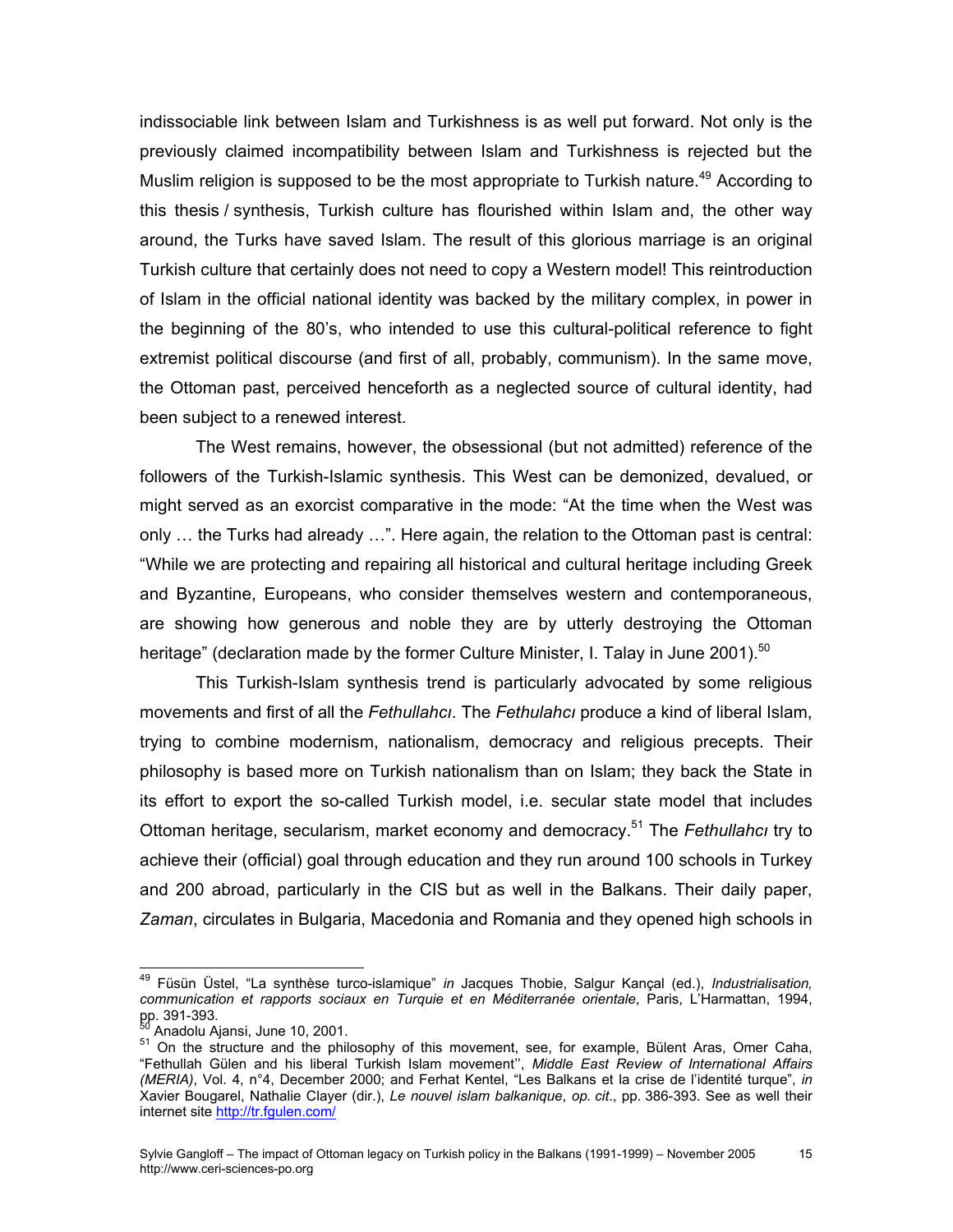Skopje and in Tirana. Their attempts to revive the Ottoman legacy (the multiculturalism of the Empire, its tolerance, etc.), has met some success in the area, especially among small Turkish minorities, eager to specify their own identity within new Balkan nations. The *Fethullahcı* have also denounced the split among Balkan Muslims, the nationalist lines that have divided this community.<sup>52</sup> As for the ultra-nationalist trend, represented in Turkey by the MHP (*Milliyetçi Hareket Partisi –* Nationalist Movement Party) and its youth organization (the Idealist youth – *Ülkücü gençlik*), they turn their eyes toward all the Turks outside Turkey but focus on Central Asia and the Caucasus. They have neither been extremely active in the Balkans, nor does this area carry much weight in their discourse. They opened a branch in Prizren in 2000 and undertook actions in the area (distribution of Turkish textbooks, publications…).

Most of Turkish historians oppose the identification of the Ottomans with the Turks ("The Ottoman empire was not the land of the Turks").<sup>53</sup> However, a tendency has emerged among Turkish intellectuals and historians that tend to explain the present backwardness of the country through the legacy of a feudal and centralist Ottoman State.<sup>54</sup> Others argue as well that Turkey is a direct legacy of the Ottoman Empire. Its basic secular and westernized identity originated from the  $19<sup>th</sup>$  century reforms (the *Tanzimat*) and Kemalism is the direct continuation of this process.<sup>55</sup>

More recently, rhetoric on "shared history" and "common culture" appeared in political discourse. As stated by former Foreign Minister İsmail Cem: there is a "new consciousness in Turkey. The role of shared history and of parallel cultural characteristics is highlighted and put in practice in all spheres of our foreign policy".<sup>[56](#page-15-4)</sup> This new discourse appeared in the course of 1998 after the refusal of the European Union in December 1997 (a refusal that generated extremely virulent reactions in Turkey) to consider Turkish candidacy (Luxembourg summit). A few months after, NATO

<span id="page-15-0"></span>52 On the *Fethullahcı* in the Balkans, see Nathalie Clayer, "L'islam, facteur des recompositions internes en Macédoine et au Kosovo", *in* Xavier Bougarel, Nathalie Clayer (dir.), *Le nouvel islam balkanique*, *op. cit*., p. 205; and Ferhat Kentel, *op. cit.*, pp. 393-394.<br>p. 205; and Ferhat Kentel, *op. cit.*, pp. 393-394.<br><sup>53</sup> See, for example, Sina Akşin, "Factors put forward to explain independence movements in the Balkans",

<span id="page-15-1"></span>*in Tarihte Güney-Doğu Avrupa: Balkanolojinin, dünü, bugünü ve sorunları*, Ankara, Ankara Üniversitesi,

<span id="page-15-2"></span><sup>1999,</sup> pp. 43-44.<br>54 Halil Inalcik, "The meaning of legacy: The Ottoman case", *in* Carl Brown (ed.), *Imperial Legacy. The*<br>54 Halil Inalcik, "The meaning of legacy: The Ottoman case", *in* Calumbia University Press, 1996, *Ottoman Imprint on the Balkans and the Middle East*, New York, Columbia University Press, 1996, p. 18. This view is discussed by Halil Inalcik, *The Middle East and the Balkans under the Ottoman Empire*, Bloomington, Indiana University, "Turkish Studies" (9), 1993; and Feroz Ahmad, *The making of modern Turkey*, London/New York, Routledge, 1993 (chap. 2).<br>
<sup>55</sup> The continuity of this legacy is, for example, emphasized by Semil Deringil, "Aspects of continuity in

<span id="page-15-3"></span>Turkish foreign policy: Abdülhamid II and İsmet İnönü", *International Journal of Turkish Studies*, Vol. 4, n°1, summer 1987, pp. 39-54.<br><sup>56</sup> İsmail Cem, *op. cit.*, p. 26 (talk given in August 1998).

<span id="page-15-4"></span>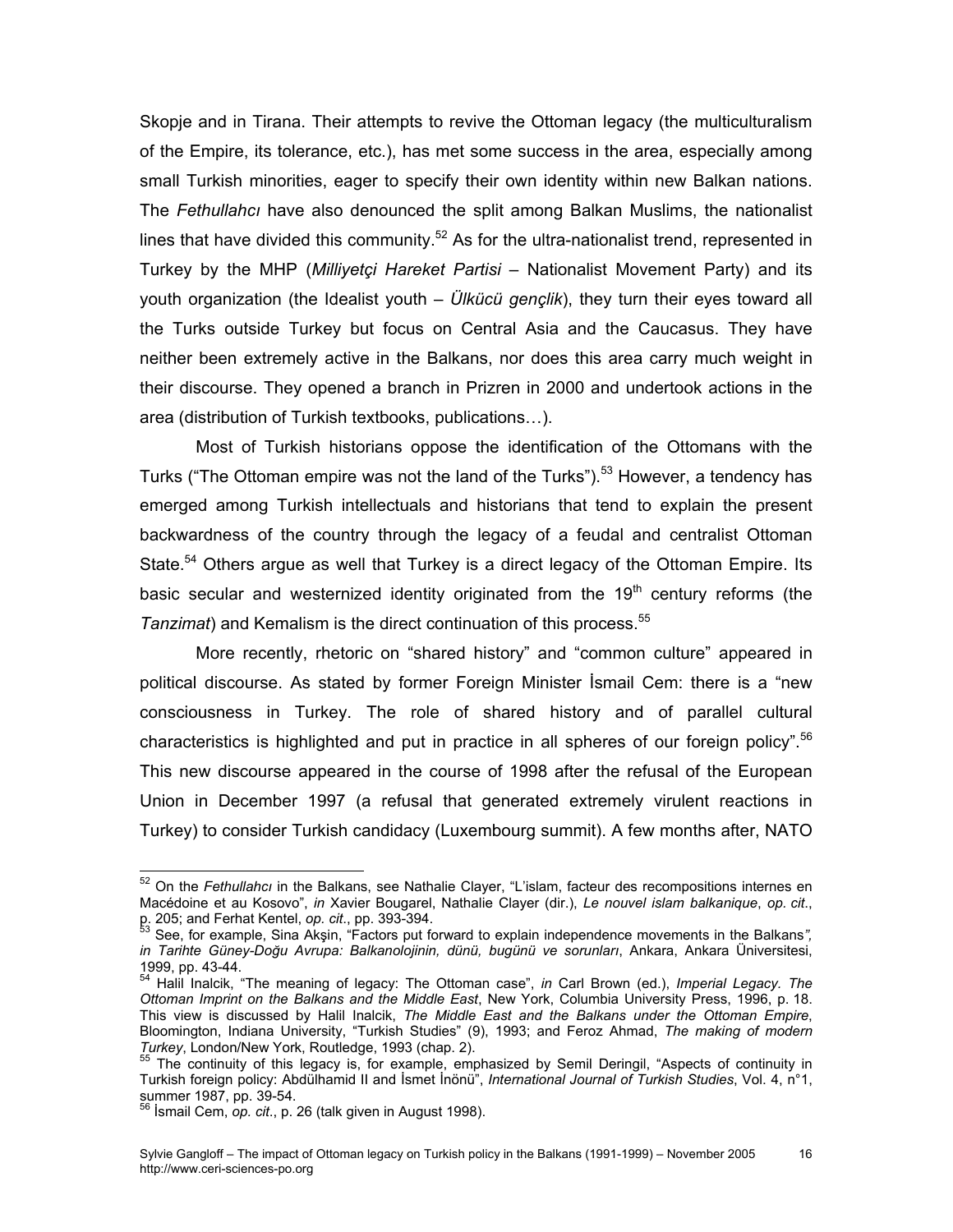strikes on the FRY intensified this new discourse. At this point (1999), the claim to an Ottoman legacy in the Balkans, which previously had been exclusively made in nationalist and Islamist circles,<sup>57</sup> emerged in official speeches. Former President Demirel mentioned the "duty to save our Kosovar brethren"<sup>58</sup> and the "historical and moral responsibility of Turkey<sup>"59</sup>; Ismail Cem pointed to the "500 years of experience in Kosovo";<sup>60</sup> and former Prime Minister Bülent Ecevit stated that "the Kosovars are our brothers and the legacy of our history",  $61$  "the heritage presented to us by history".  $62$ However, it should be pointed out that this discourse appeared indeed after the Luxembourg summit but as well during the electoral campaign for the legislative elections (18 April 1999). Actually, the beginning of NATO strikes and massive expulsions of the Albanians from the Kosovo province fell right in the middle of this electoral campaign. It motivated, of course, some competition among Turkish politicians. Tansu Çiller (at the time leader of the conservative party *Doğru Yol Partisi*) criticized the government for its "apathy over Kosovo"<sup>63</sup>, Prime Minister Ecevit visited the Kırklareli camp (where Albanian refugees were settled) a few days before the elections<sup>64</sup>, etc. In addition, the fear that the Islamist party (renamed *Fazilet Partisi*) would gain votes – it had received 21,3 percent of the votes in the previous elections, which had led to constant political crisis – incited the 'secular' politicians to compete with the *Fazilet* in terms of solidarity with the oppressed brothers.

The Ottoman legacy is still subject to speculations and its place in the collective memory subject to reconstruction. However, whatever the weakening of Kemalist ideology and the reintegration of this Ottoman legacy in the country's identity might be, this process does not imply any change in its foreign policy which still relies on strategic, economic or political considerations. And, above all, this process does not bear any irredentism. Although political discourse has been gradually more inclined to acknowledge this heritage, there is no real nostalgia for this Empire.

<span id="page-16-0"></span>57 See, for example, about Kosovo, "The orphans of the Ottoman Empire claim their rights", *Zaman*, October 19, 1996; or the editorialist of *Türkiye*, Necati Özfatura, who almost systematically referred to the Ottoman Empire in his numerous articles on Kosovo. His articles on Kosovo had been compiled and published at the end of 1998: Necati Özfatura, *Hedefteki ülke. Kosova* [Kosovo. A threatened country], Istanbul, Izci, 1998.<br><sup>58</sup> Anadolu Ajansi, April 8, 1999.<br><sup>59</sup> Anadolu Ajansi, April 11, 1999.<br><sup>61</sup> Ismail Cem, *Turkey in the 21st Cen* 

<span id="page-16-2"></span><span id="page-16-1"></span>

<span id="page-16-3"></span>

<span id="page-16-4"></span>

<span id="page-16-5"></span>

<span id="page-16-6"></span>

<span id="page-16-7"></span>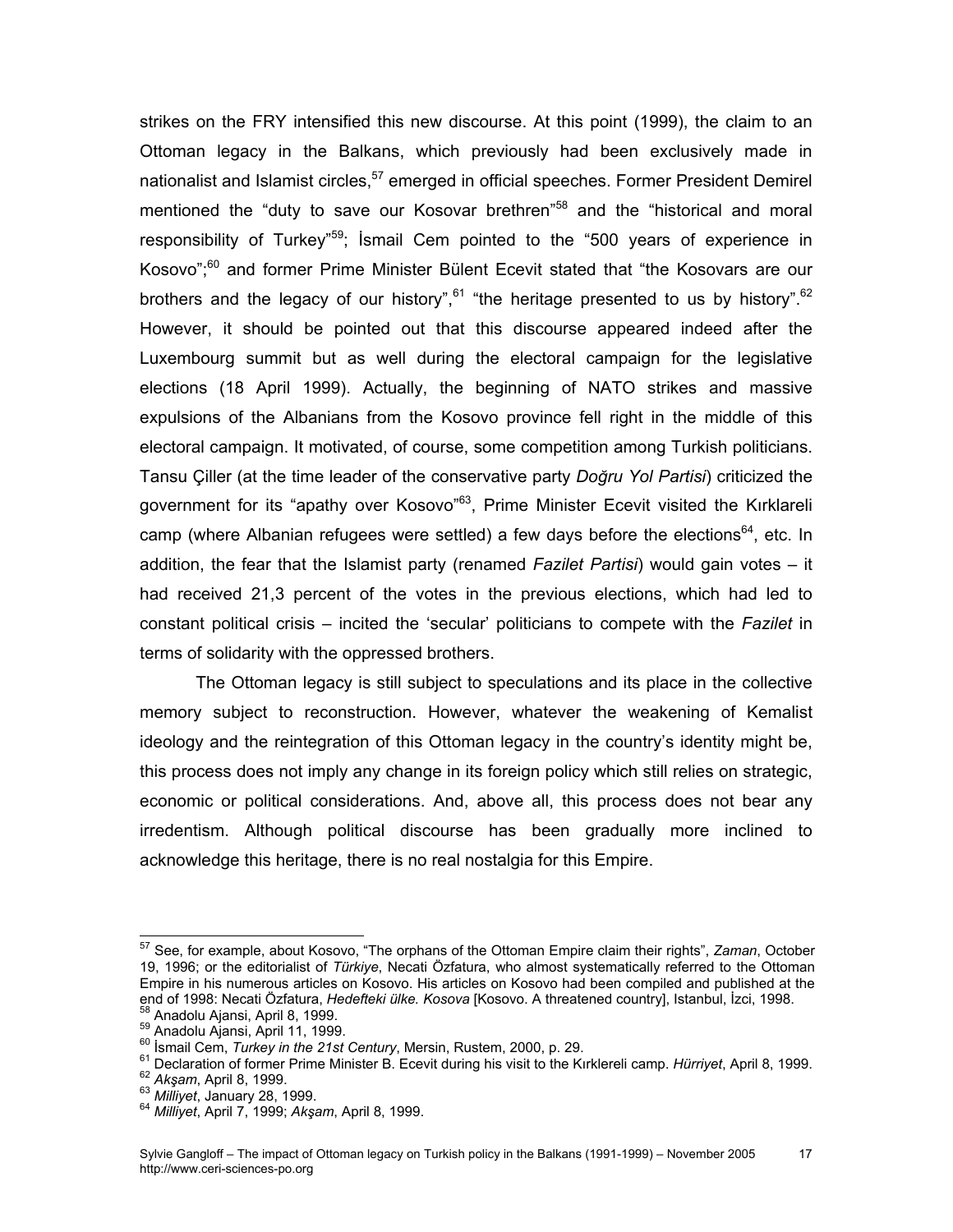## **CONCLUSION**

Historical, cultural and affective ties between Turkey and Turks and Muslims in the Balkans are real. The Balkans weighs heavily in the collective memory of the Turks and they occupy a noticeable place in the country's historiography.<sup>65</sup> The lost of the Balkans was heavily resented and the energy deployed in "forgetting" the "European lands of the Empire" not less heavy.<sup>[66](#page-17-1)</sup>

However, first, these ties have not generated a move to any kind of sacrifice for people who, in the final analysis, are not considered as been part of Turkish nation. The only real action undertaken to rescue Muslim 'brothers' was the military intervention in Cyprus, but although it was officially presented as a fraternal operation, it bears more strategic value than anything else.

Second, the influence of this Ottoman legacy in the collective memory of the Turks is as much positive (it generates an interest) as negative. In other words, the perception spread among the Turks is that the people of the Balkans should not be trusted. They are viewed, in the most extreme schemes of Turkish history, as traitors (they betrayed the Ottomans who allowed them to prosper), and in the best case, as troublesome. Plus, the Balkan Wars created a specific trauma as they spelled the end of the Empire. On the political level, the Ottoman legacy is in fact viewed more as a burden.<sup>67</sup>

The implications of Turkey's relations with the E.U. has barely been mentioned in this study. However, one should keep in mind that if Turkey is kept out of Europe, it has to re-center its policy and its identity – but probably not, or to a lesser extend, its economy – on new areas and, among others, areas that had been under the Ottoman domination. Cultural features – as well as economical, geographical or political 'advantages' – can be put forward to promote this role in new areas as it already had been the case (but without much success) in approaching Central Asia after 1992 (Turkey presented as a "model" of secularism in Muslim lands, model of westernization, etc.).

<span id="page-17-0"></span> $65$  See the study of Etienne Copeaux who shows, for example, that maps representing the Balkans are recurrent in school textbooks Etienne Copeaux (1994), *op. cit*., p. 27. On the couple Balkans-Anatolia, see

<span id="page-17-1"></span>pp. 294-297.<br><sup>66</sup> Oliver Abel, "Le conflit des mémoires. Débris ottomans et Turquie contemporaine", *Esprit*, n°271, January<br>2001, pp. 134-135.

<span id="page-17-2"></span>But the Turks, contrary to the Germans who have to deal as well with a very negative historical legacy in central Europe, can not profit from a financial and economical appeal.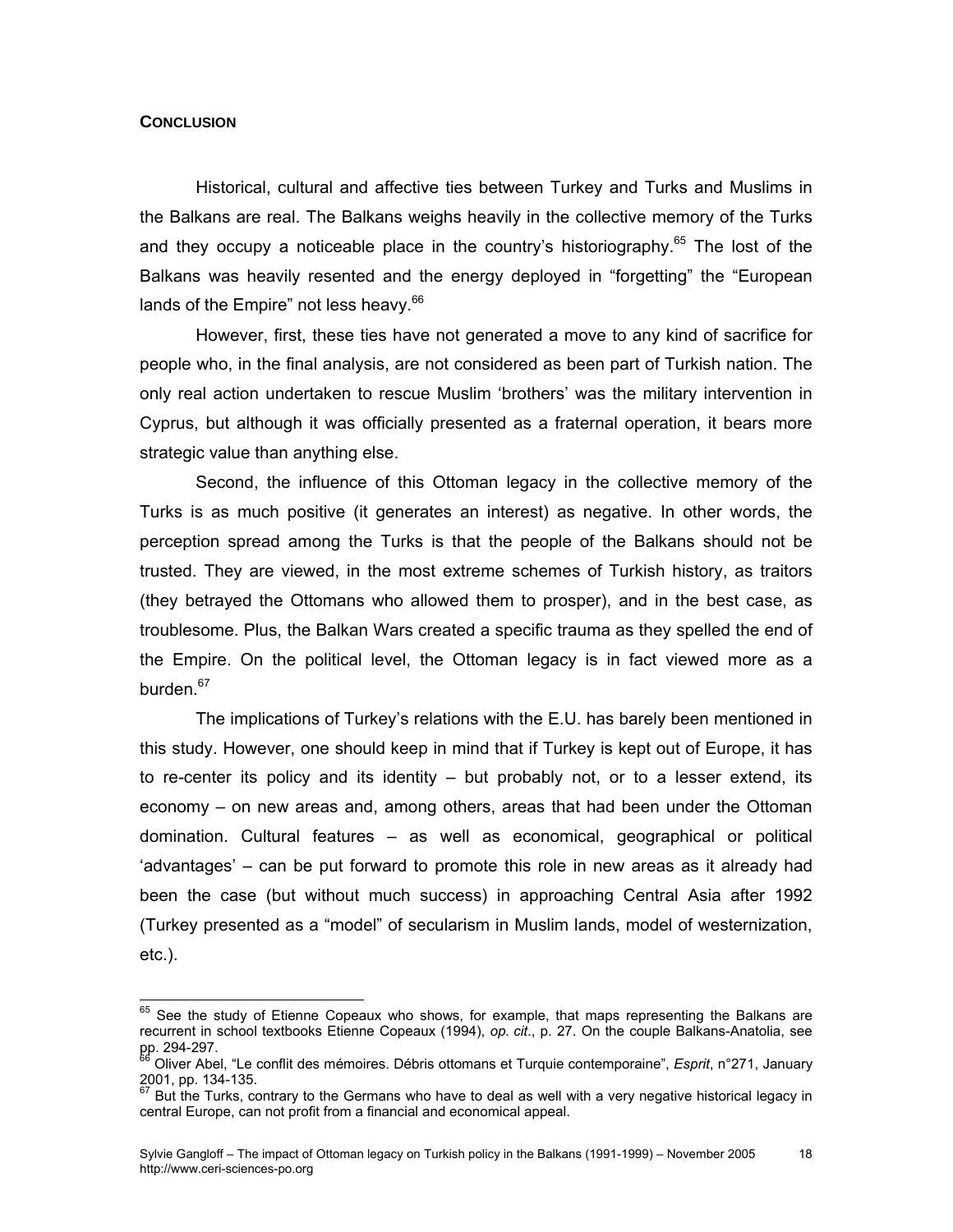Last, the Kemalist adage of "non interference in the affairs of the former provinces of the Ottoman Empire", broken for the first time – not without a wave of stormy debates – in the Gulf War, was again challenged with the participation of Turkish troops in peacekeeping missions in the area (UNPROFOR, IFOR, SFOR, KFOR). Above all, for the first time since the fall of the Ottoman Empire, Turkish troops passed through the Balkans on their way to Kosovo in July 1999 (through Bulgaria and Macedonia). The prospect of the participation of a Turkish contingent in the UNPROFOR in 1994 had motivated negative, if not angry, reactions from the Balkan leaders. A few years latter, however, this deployment of forces did not generate the expected – or at least feared by Ankara – reactions. The event was widely covered by the press, prompt to describe the "enthusiastic" and "fervent" welcome given to the Turkish troops.<sup>68</sup>

The Ottoman legacy has not been subjected to critical and objective analyses, in the Balkans as well as in Turkey. But the relation to this legacy is slowly changing. Turkey and the Balkan countries have renewed ties since 1991 and, in the long term, these relations should contribute to overcoming the weight of the past: "Turkish boots have not tread on Bulgarian soil since 1878, (...) but we must not fear ghosts: the Turks are our allies and for nearly 90 years now we have had perfect relations and they have never in the past century attacked as ruthlessly like all other neighbors have done".<sup>69</sup>



68 "Türk askeri 87 yıl sonar Kosova'da" [Turkish soldiers back in Kosovo after 87 years] headlined *Hürriyet* on the 5<sup>th</sup> of July 1999; Associated Press, July 5, 1999 / *Turkish Daily News*, July 6, 1999. The Greeks, however, strongly objected this deployment.

<span id="page-18-1"></span><span id="page-18-0"></span><sup>24</sup> Chassa reprinted in Bulgarian Telegraph Agency, July 4, 1999.